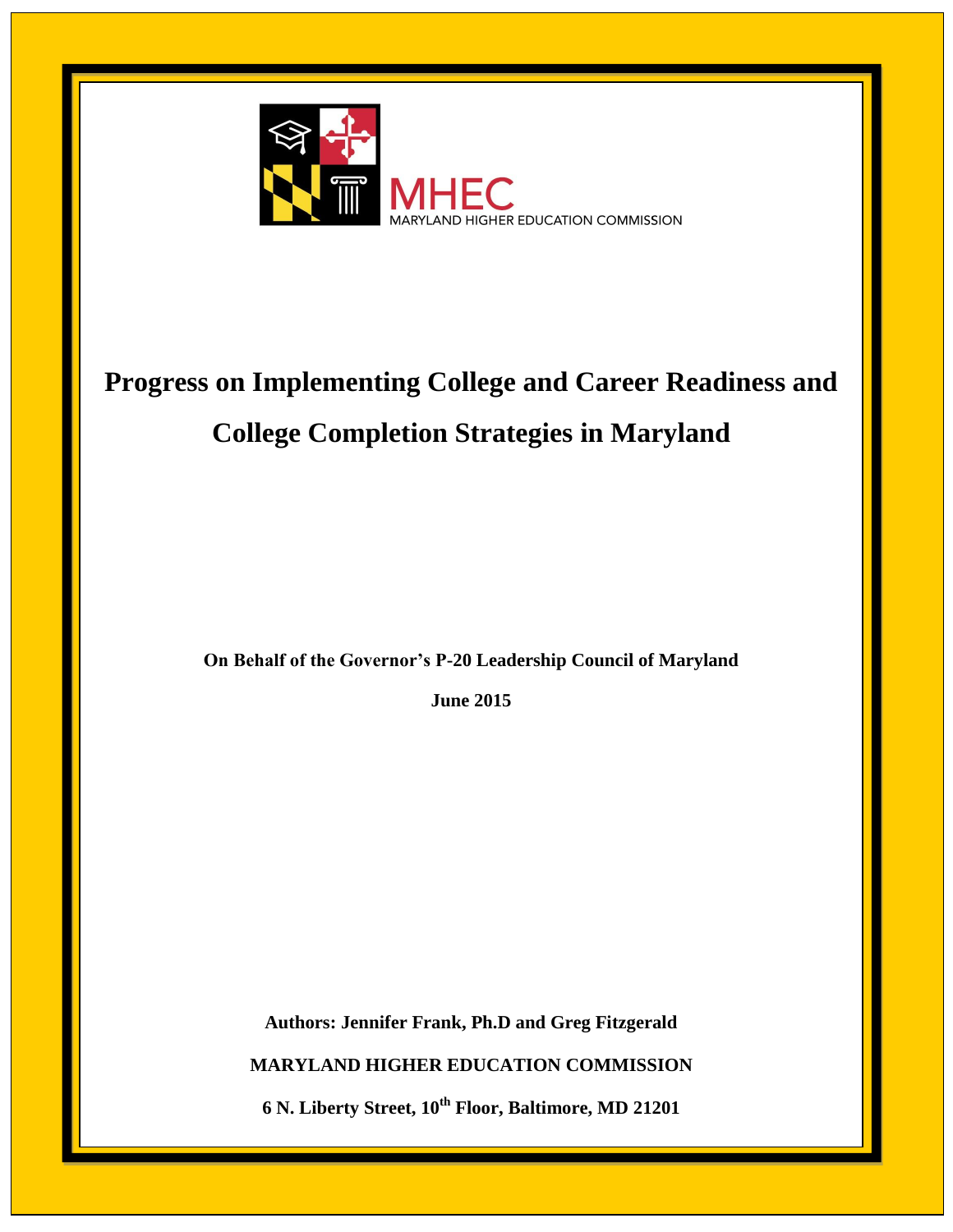**CONTRACTOR** PRODUCTS

| <b>Table of Contents</b>                                                                                        | <b>Page Number</b> |
|-----------------------------------------------------------------------------------------------------------------|--------------------|
| <b>Executive Summary</b>                                                                                        | 3                  |
| <b>Introduction</b>                                                                                             | 4                  |
| <b>Assessment of College and Career Readiness</b>                                                               | 5                  |
| <b>Transition Courses</b>                                                                                       | 7                  |
| <b>Four Years of High School Mathematics</b>                                                                    | 9                  |
| <b>Dual Enrollment</b>                                                                                          | 9                  |
| <b>Statewide Transfer Agreement</b>                                                                             | 11                 |
| <b>Statewide Reverse Transfer Agreement</b>                                                                     | 12                 |
| <b>Incentivizing Associate's Degree Completion</b>                                                              | 14                 |
| <b>Near Completers</b>                                                                                          | 16                 |
| <b>Degree Plans</b>                                                                                             | 17                 |
| <b>Degree Pathways</b>                                                                                          | 19                 |
| <b>Credit Limits for Associate's and Bachelor's Degrees</b>                                                     | 20                 |
| <b>Conclusion</b>                                                                                               | 21                 |
| <b>Appendix A - Other CCRCCA Reporting Requirements</b>                                                         | 22                 |
| Appendix B - COMAR 13A.12.01                                                                                    | 24                 |
| Appendix C - Fall 2013 Dually Enrolled Students in Maryland by<br><b>Geographic Origin and Institution Type</b> | 26                 |
| <b>Appendix D - Work Plan</b>                                                                                   | 28                 |

<u> 1988 - Andrea Brand, Amerikaansk filozof (</u>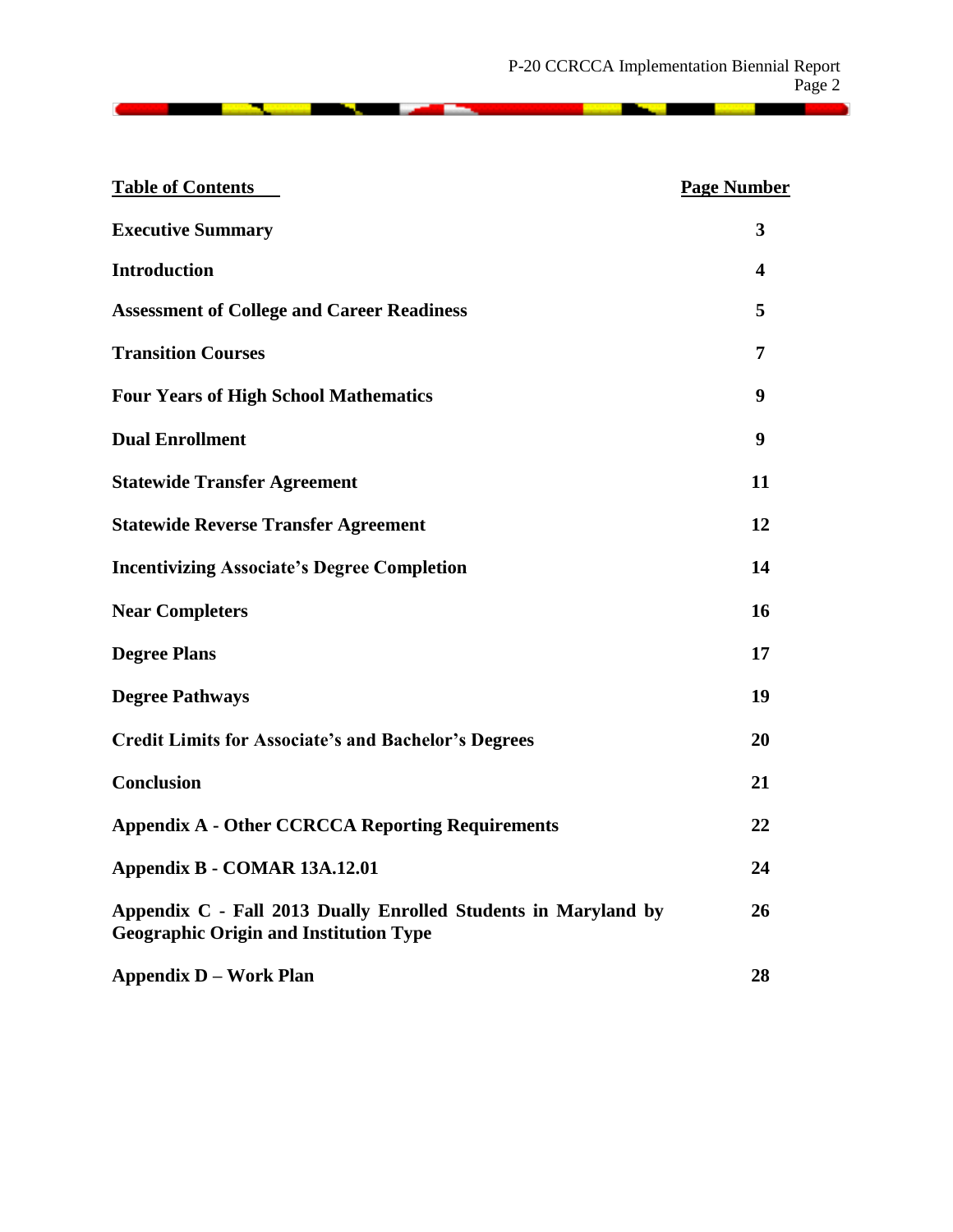# **Progress on Implementing College and Career Readiness and College Completion Strategies in Maryland**

#### **I. Executive Summary**

The Governor's P-20 Leadership Council of Maryland is required to submit a biennial report outlining the progress made in addressing several topics within the major provisions of the *College and Career Readiness and College Completion Act of 2013*. Eleven topics are reviewed and summarized in this report. Some important achievements include that Maryland was the only state to conduct PARCC field testing for almost every public school (31, 709 students) during the school year of 2013-2014. During the current 2014-2015 school year, Maryland is implementing the PARCC assessments for English Language Arts/Literacy and Mathematics for the first time. With respect to transition courses between 12th grade and community colleges these reports were submitted in the spring of 2014 and in November 2014. New transition courses and other instructional opportunities are aligning with the more rigorous transfers for the Maryland College and Career Ready Standards. The collaboration is ongoing and continues to provide intervention to enable more students to succeed in higher education. Title 13A COMAR regulations were amended to meet the four year mathematics course enrollment requirement and were adopted by the State Board in 2014. Regarding Dual Enrollment, MSDE prepared a manual to assist administrators and educators in the implementation for dual enrollment provisions of the CCRCC Act of 2013. Challenges and barriers were identified that still need to be addressed if the dual enrollment provisions within CCRCCA are to be fully realized (see page 11). They include instituting a state wide outreach campaign as well as addressing institutional and local barriers such as dual enrollment credit acceptance. MHEC anticipates finalizing the new COMAR general education requirements based on the now required 60 and 120 credit limits for associate and bachelor's degrees respectively within Maryland public institutions of higher education. Several groups have been working together to draft a statewide transfer agreement that would maximize the number of community college credits that can be transferred and applied toward obtaining a bachelor's degree. Twelve of our Maryland institutions are participating as Credit When It's Due sub-grant recipients and include both community colleges public and private four year degree granting institutions. Over 800 reverse transfer degrees have been awarded by Maryland community colleges over the last three years. Please note that all 16 Maryland community colleges are awarding reverse transfer degrees. Incentivizing Associate's Degree Completion is moving forward with the establishment of the 2+2 Transfer Scholarship. MHEC administers the financial incentives in the amount of \$1000 for non–STEM majors and \$2000 for STEM and nursing students if they maintain a cumulative GPA of 2.5, however, this scholarship program was not funded in the FY2016 budget. Many agreements between the community colleges and our four-year institutions have been developed and in the report are a few examples of these agreements (pages 14-16). MHEC, in implementing a statewide communication campaign to identify Near Completers collaborated with the Motor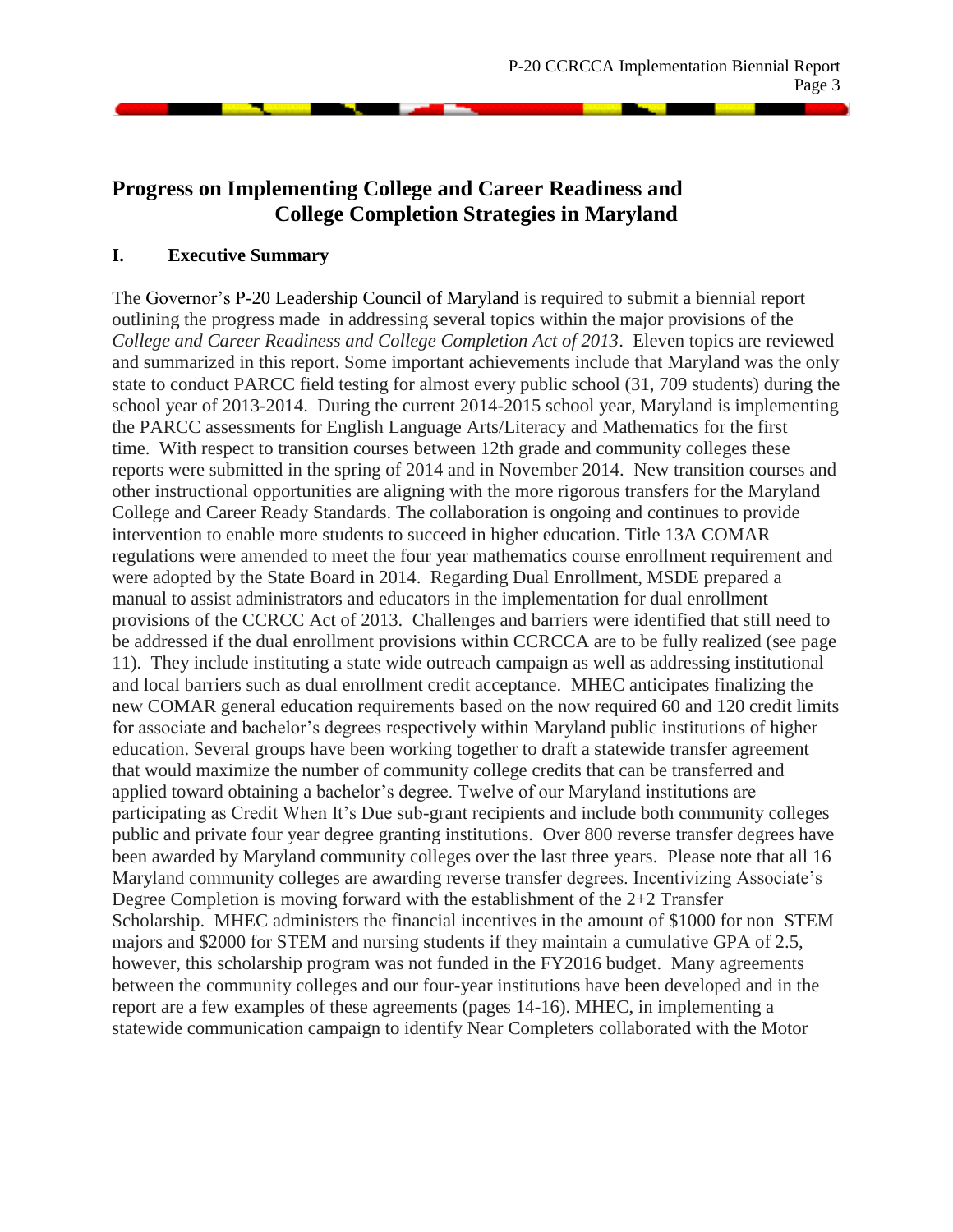Vehicles Administration to work with Maryland institutions to identify and contact near completers in hopes of convincing them to re-enroll, complete the course requirements and graduate. Since FY2013, 15 Maryland institutions that are One Step Away grantees have identified a total of 5, 489 near completers, contacted 2, 901 completes and re-enrolled 452 resulting in awarding 1,585 credit hours, 234 prior assessment credit hours and 223 associate's and bachelor's degrees. MHEC has received State funding in the amount of \$250,000 annually for the One Step Away grant program which is a part of a broader 'Complete College Maryland' initiative. However, no additional State funding has been provided to carry out other aspects of the near completer work as described in the December 2013 MHEC plan, "Statewide Near Completer Incentive Plan and Communication Plan". All of Maryland's two and four year institutions have implemented advising practices and systems that incorporate degree completion plans for students, many of which are moving to electronic on line planning systems. Some examples are described in the report on pages 17-18. Several institutions are testing the PeopleSoft Academic Planner. In relationship to the Degree Plans, Degree Pathways have been developed at all public institutions in Maryland for undergraduate degree programs. This information is available in several formats including electronic student planning systems. All Maryland institutions also now have in place the requirement that students take their creditbearing mathematics and English general education courses within the first 24 credit hours of study. Described on pages 19-20 are some examples of institution-specific degree pathway systems. Finally, institutions in Maryland offering two year and four year degrees are monitoring program offerings for compliance with the credit limit requirements established in CCRCCA. There are some exceptions in the two year degree programs being offered by our community colleges, the majority of which are Associate of Applied Science degrees in fields such as Dental Hygiene, Medical Laboratory Technology. Additional exceptions can be reviewed on page 21.

As MHEC continues to be the regulatory and coordinating body for higher education in Maryland, we recognize how important communication and collaboration is among the many institutions of higher education and our State agencies in meeting the goals as defined in legislation and producing the anticipated outcomes that will improve the quality of life, our economy and benefit society overall. MHEC acknowledges and is grateful for all the hard work being done by so many individuals within our institutions of higher education, our legislative analysts and legislative leaders.

# **II. Introduction**

As established in the *College and Career Readiness and College Completion Act of 2013 (SB740, 2013)* (referred to hereafter as CCRCCA) and in accordance with §24-801 of the Education Article of the Annotated Code of Maryland, the Governor's P-20 Leadership Council of Maryland (P-20 Council) is required to submit a biennial report, beginning December 1, 2014, to the Governor and Maryland General Assembly regarding progress on the implementation of college and career readiness and college completion strategies in § 7–205.1,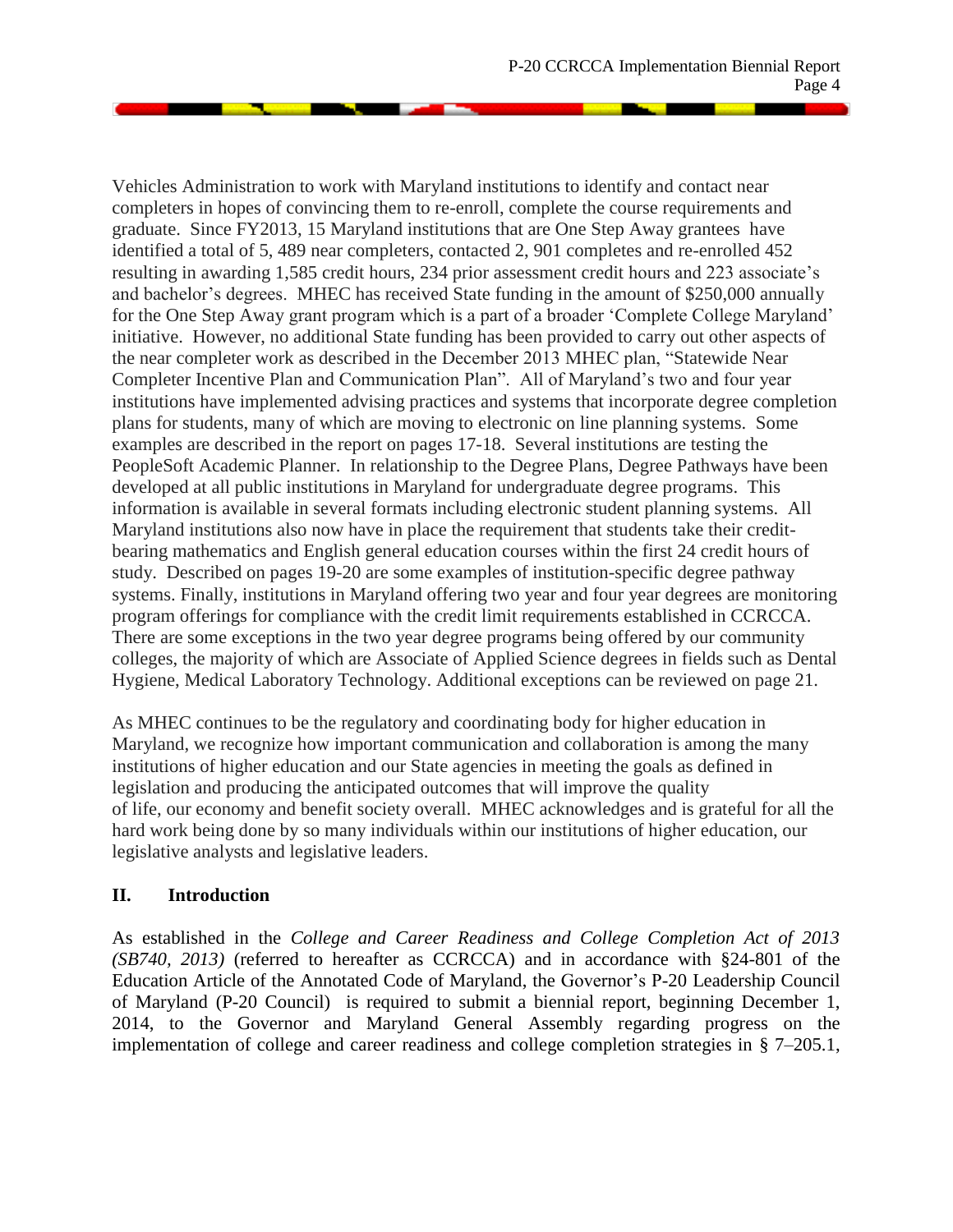Title 11, Subtitle 7A, §§ 15–114 through 15–117, and Title 18, Subtitle 14A of the Education Article. This serves as the first of such reports, with status updates provided by the Maryland State Department of Education (MSDE), local education agencies (LEAs), Maryland Higher Education Commission (MHEC), and the higher education segments including the Maryland Association of Community Colleges (MACC), Maryland Independent College and University Association (MICUA), Morgan State University, St. Mary's College of Maryland, and the University System of Maryland (USM).

The 11 topic areas below are aligned with the major provisions of CCRCCA and include a summary of implementation strategies, benchmarks, and outcomes to date. These topics include

- (1) assessment of college and career readiness;
- (2) transition courses;
- (3) four years of high school mathematics;
- (4) dual enrollment;
- (5) statewide transfer agreement;
- (6) statewide reverse transfer agreement;
- (7) incentivizing associate's degree completion;
- (8) near completers;
- (9) degree plans;
- (10) degree pathways, and
- (11) credit limits for associate's and bachelor's degrees.

There was also uncodified language within CCRCCA that specified reporting requirements related to the implementation of various components of the legislation. In some cases, required reports were already prepared and submitted in 2013 and 2014, including reports on transition courses, near completers, college and career counseling, and a review of the state's current course articulation system. In other cases, reports are due at a future date (e.g., the academic, enrollment, and financial impacts of being a dually enrolled student). These are referenced in Appendix A of this progress report, and readers are encouraged to consult these individual reports for more extensive documentation.

## **III. Assessment of College and Career Readiness (§7-205.1)**

*Beginning with the 2015-2016 school year, all students shall be assessed using acceptable college placement cut scores no later than 11th grade to determine whether the student is ready for college-level credit-bearing coursework in English language arts, literacy, and mathematics.*

Maryland is a member of the Partnership for Assessment of Readiness for College and Careers (PARCC) consortium and continues to play a leading role as a governing state. Effective January 1, 2014, MSDE became the fiscal agent for PARCC. The 13 PARCC states (Arkansas, Colorado, District of Columbia, Illinois, Louisiana, Maryland, Massachusetts, Mississippi, New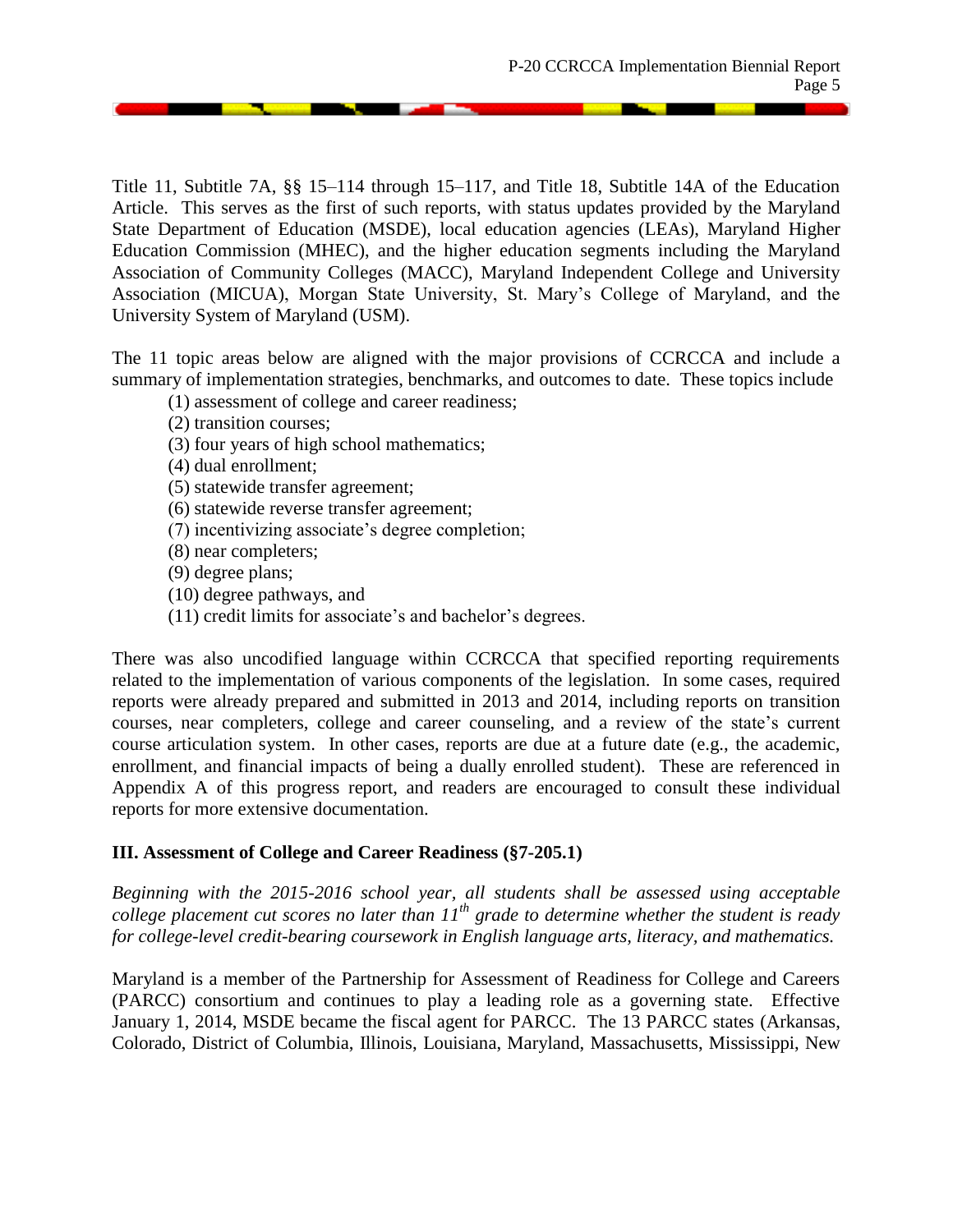Jersey, New Mexico, New York, Ohio, and Rhode Island) have worked together to develop a common set of K-12 assessments in English Language Arts/Literacy and Mathematics that are aligned to the Maryland College and Career-Ready Standards (MCCRS) and anchored in preparation for college and careers. The PARCC assessments were developed for full administration beginning with the 2014-2015 school year.

Maryland was the only state to conduct PARCC field testing in almost every public school during the 2013-2014 school year, involving 31,709 students in both online and paper/pencil testing formats. While there were some challenges with the use of technology at the local level, it was critical that students, teachers, and schools had the opportunity to gain hands-on experience with the assessments, and to provide feedback on both successes and challenges with the implementation.

At the May 2014 P-20 Council meeting, Dr. Henry Johnson, Assistant State Superintendent, and Dr. Jack Smith, Deputy Superintendent and Chief Academic Officer, provided an update on the ongoing implementation of the Maryland College and Career Ready Standards and the initial field testing of the PARCC assessments. They presented a summary of "listening tour" visits that were conducted with all 24 Maryland LEAs in support of these efforts, including highlights of major issues raised and resources needed as implementation continues. They reported that feedback has continued to move in a positive direction. The most frequently cited resources needed by schools were videos/webinars that showed teachers implementing the new standards with technology; strategies to address specific needs for students who are English language learners, students in special education, and students in gifted-talented programs; instructional strategies aligned to the instructional shifts of the new standards; and professional development on universal design for learning (UDL), especially for general education teachers and high school teachers. Learning opportunities and outreach related to the new standards and assessments are continuing through a variety of meetings and venues throughout the State.

Building on this continual review and implementation feedback loop, the Maryland General Assembly passed HB1164 (Chapter 246), which was signed into law by former Governor Martin O'Malley on April 14, 2014, establishing the MCCRS and PARC Implementation Review Workgroup. The workgroup, consisting of diverse membership of stakeholders, was tasked with addressing 13 charges related to:

1) An assessment of Maryland's progress toward the full implementation of the new curricular standards and the work being done by local school systems to develop curricular materials and resources;

2) Information on the work being done to support the administration and student preparation for the new state assessments that are being provided through Maryland's work with the PARCC Consortium;

3) Assessments and recommendations related to technology readiness, the impact on identified student populations, and any effects on school calendars and schedules;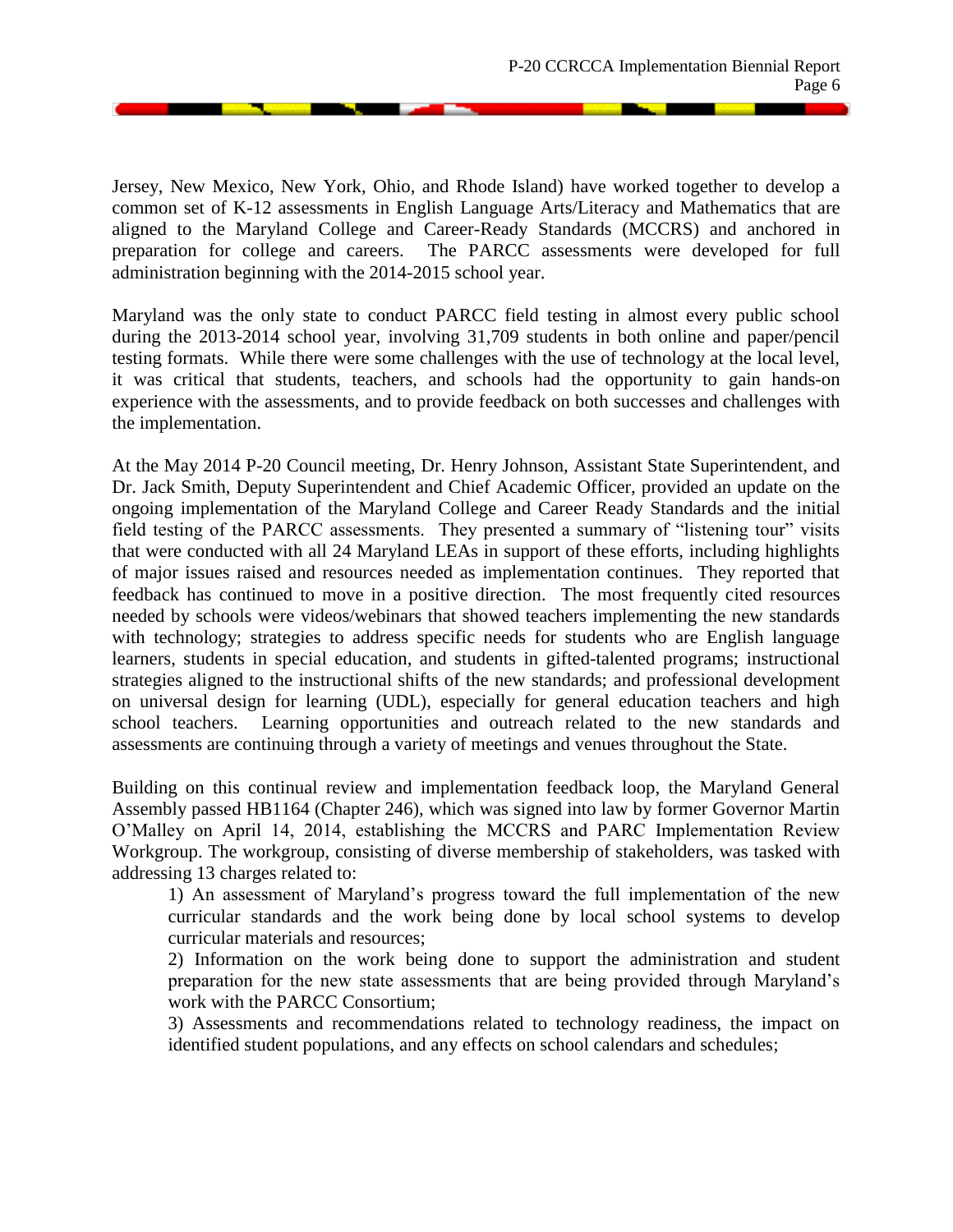4) Assessments of the effects of the new teacher evaluation systems; and

5) Recommendations regarding professional learning for teachers.

The full report was submitted to the Governor and General Assembly in March 2015.

During the current 2014-2015 school year, Maryland is in process of fully implementing the PARCC assessments for English Language Arts/Literacy and Mathematics for the first time. The PARCC English 11 assessment and the PARCC Algebra II assessment are two of several possible assessments that may be used to determine college and career readiness in the future. The college and career ready cut-scores for PARCC have not been determined, as this is the first year that these assessments have been fully administered. Joint committees of K-12 and college educators in Maryland (see transition courses section below) have identified additional assessments that may be used to determine college and career readiness, including, but not limited to, Advanced Placement, SATs, and ACTs.

At the national level, K-12 and college educators from Maryland have engaged in consistent dialog and have been involved in item reviews, judgment studies, and standards setting panels in collaboration with PARCC, Pearson, and educators from the other PARCC consortium states. For example, over 30 Maryland faculty were recruited to participate in the Postsecondary Educators' Judgment Study in the spring of 2015, which focused on setting performance levels for college readiness on the PARCC assessments. The findings from this study will be used to inform the panelists who will set the performance levels on the PARCC Algebra II/Integrated Math III and 11<sup>th</sup> grade English Language Arts/Literacy assessments. These performance level panels will convene in July of 2015 and include both K-12 and college educators from multiple PARCC states, including teams from Maryland, who will engage in performance level setting for the high school assessments. In August of 2015, additional performance level panels will convene for Grades 3-8.

# **IV. Transition Courses (§7-205.1)**

*The [Maryland State] Department [of Education], in collaboration with local school system and public community colleges, shall develop and implement, by the 2016-2017 school year, transition courses or other instructional opportunities to be delivered in the 12th grade to students who have not yet achieved college and career readiness by the end of the 11th grade.*

During the 2013-2014 school year, MSDE convened a transition course workgroup to determine how best to develop the transition courses so that local school systems would have information available to pilot the transition courses in 2015-2016 prior to the required implementation year of 2016-2017. That workgroup was comprised of community college faculty and K-12 educators. Members of the workgroup attended workshops conducted by the Southern Regional Education Board (SREB) on their modules for transition courses. Additionally, members spoke with educators from both Kentucky and Florida who had been working on developing transition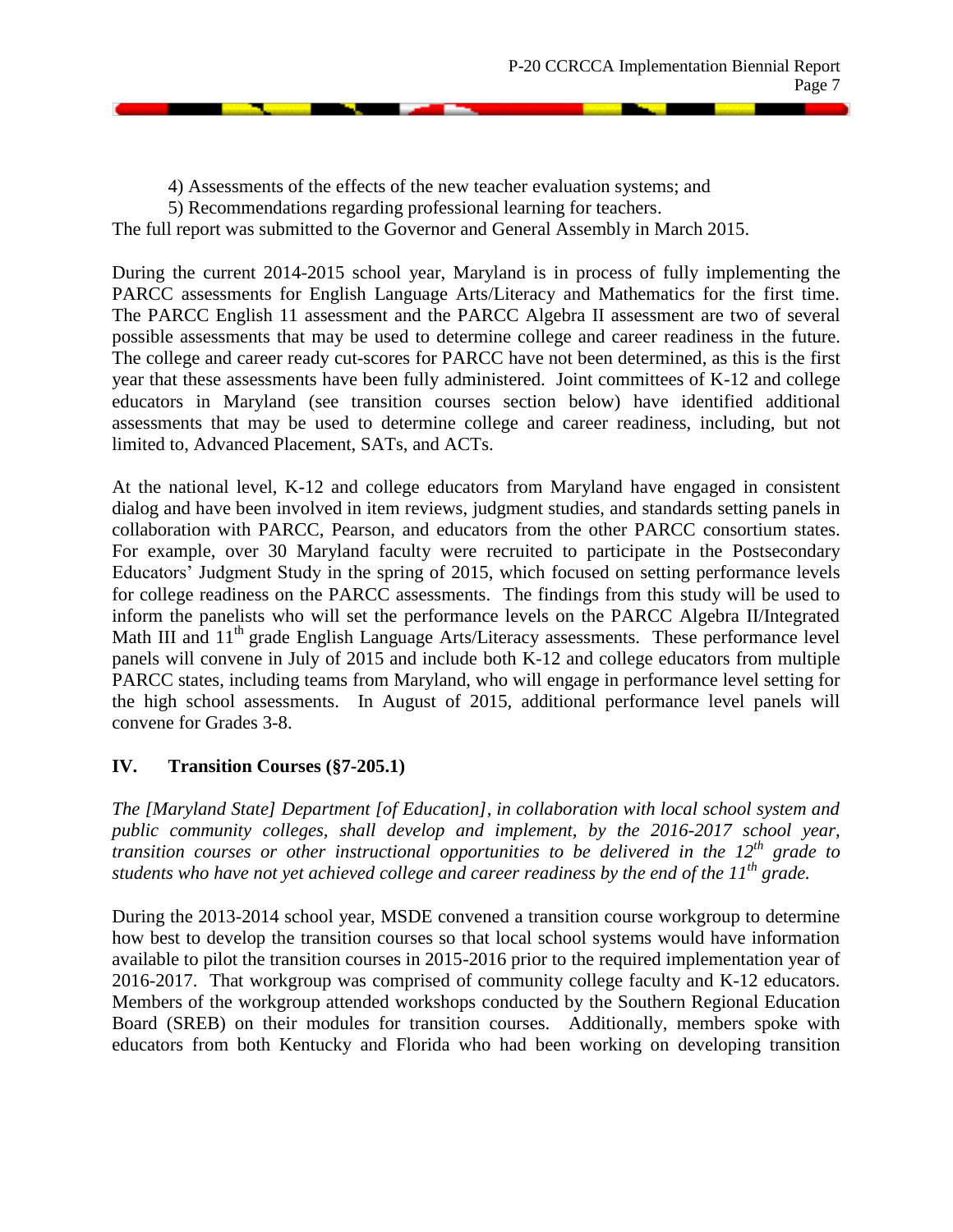courses. The educators serving on Maryland's workgroup were unanimous in their belief that none of these existing models would adequately meet all of the requirements for transition courses and other instructional opportunities in Maryland. However, they did believe that the SREB modules could be used as a resource and foundation.

The workgroup submitted a report to the Governor and Legislature in the spring of 2014, as required by CCRCCA. The workgroup recommended that a framework be developed for transition courses in both English Language Arts/Literacy and Mathematics. Local school systems would then determine how best to deliver the content outlined in the course frameworks. The workgroup also made recommendations regarding assessments that could be used to determine college and career readiness, as well as possible assessments that could be used after students completed the transition courses. The workgroup suggested that there should be a variety of delivery models for the transition courses and other instructional opportunities for students who had not yet achieved readiness by the end of the  $11<sup>th</sup>$  grade.

Beginning in the summer of 2014, two discipline-specific committees were formed to begin developing the frameworks that could be used for transition courses and other instructional opportunities. The English Language Arts/Literacy committee was co-chaired by Dr. Donna McKusick, Community College of Baltimore County, and Ms. Janetta Jayman, Carroll County Public Schools. The Mathematics committee was co-chaired by Dr. Bernadette Sandruck, Howard Community College, and Mr. William Barnes, Howard County Public Schools. Members of both committees included K-12 and college educators in these disciplines.

Both committees evaluated and determined that in order to develop transition course frameworks that would provide the content necessary for students to be prepared for credit-bearing courses in college or career programs at the postsecondary level, alignment with the MCCRS and the outcomes from the highest level developmental courses offered by community colleges around the State would be critical. From this analysis, each committee developed a report including their proposed transition course frameworks.

In addition to presenting these content frameworks that can be used to develop transition courses as well as to inform other instructional opportunities, the two committees recommended that there be multiple pathways for students and schools to meet this statutory requirement. For example, students may be able to close gaps in their knowledge and understanding by completing certain instructional modules that directly address any identified gaps. Another possible pathway would be for high school students to actually take developmental courses offered by community colleges. Also included in their reports are recommendations for assessments that could be used to determine college and career readiness, as well as curriculum resources that align with the content of the frameworks.

The committee co-chairs shared their reports with MSDE's Assistant Superintendent for Curriculum, Assessment, and Accountability their November 2014 meeting.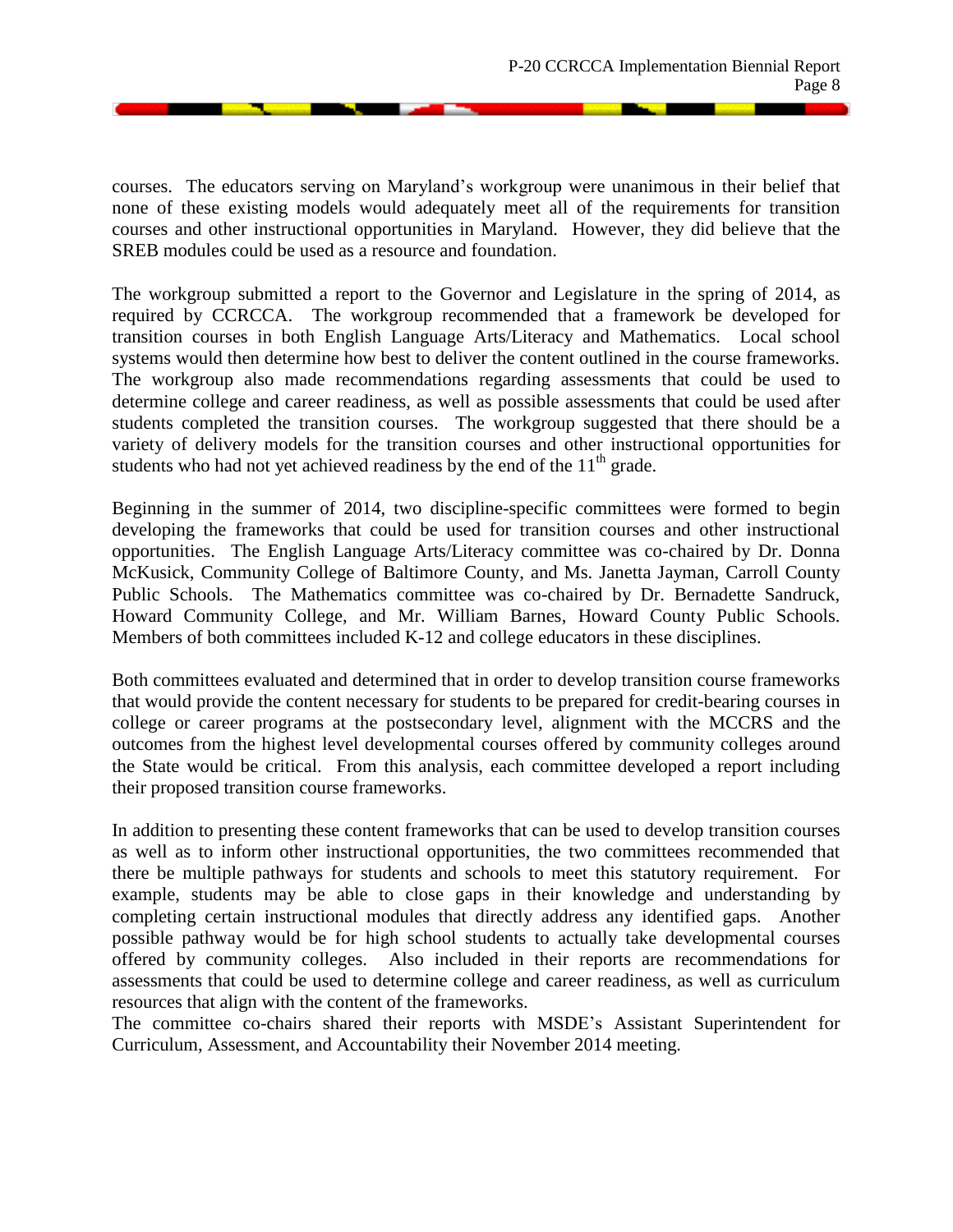It is important to note that local school systems and community colleges have collaborated on providing high school students with appropriate interventions in the past. The current and ongoing work of these committees provides the frameworks to ensure that these new transition courses and other instructional opportunities align with the more rigorous standards of the Maryland College and Career Ready Standards, as well as the outcomes required by higher education institutions for students entering credit-bearing college courses.

# **V. Four Years of High School Mathematics (§7-205.1)**

*Beginning with the 9th grade class of 2014, each student shall enroll in a mathematics course in each year of high school that the student attends high school.*

This requirement was implemented beginning with the  $9<sup>th</sup>$  grade high school class of 2014. The Title 13A COMAR regulations for graduation requirements and for the specific subject of mathematics have been amended to meet the four year enrollment requirement. These regulations were presented to the State Board of Education, promulgated, and adopted by the State Board in 2014. The specific changes to the program in mathematics as specified in COMAR are available in Appendix B.

## **VI. Dual Enrollment (§18-14A and §24-703.1)**

*Bill establishes tuition arrangements between county boards and public institutions of higher education. County Boards: Make high school students aware of the opportunity to dually enroll. Maryland Higher Education Commission: Establish guidelines for awarding the Early College Access Grant to dually enrolled students, and administer the grant program. Maryland Longitudinal Data Center: By December 15 of each year, report on the number of students who are dually enrolled and the number and course name of the courses in which students are dually enrolled, disaggregated by local school system.*

The first two years of implementation of the CCRCCA dual enrollment provisions have been successful albeit challenges remain. The vast majority of dually enrolled students continue to be enrolled at Maryland community colleges of which all have signed MOUs with their local LEAs specifying their dual enrollment agreements. Many higher education institutions have discounted tuition for dually enrolled students beyond what is called for in the legislation, and many have sought private and community funding, including support from their own foundations, to pay for books and associated course fees for dually enrolled students who are eligible for free and reduced meals (FARMs). It has been a continued goal of both the K-12 and higher education communities to continue to grow these dual enrollment programs and to remove fiscal barriers for students.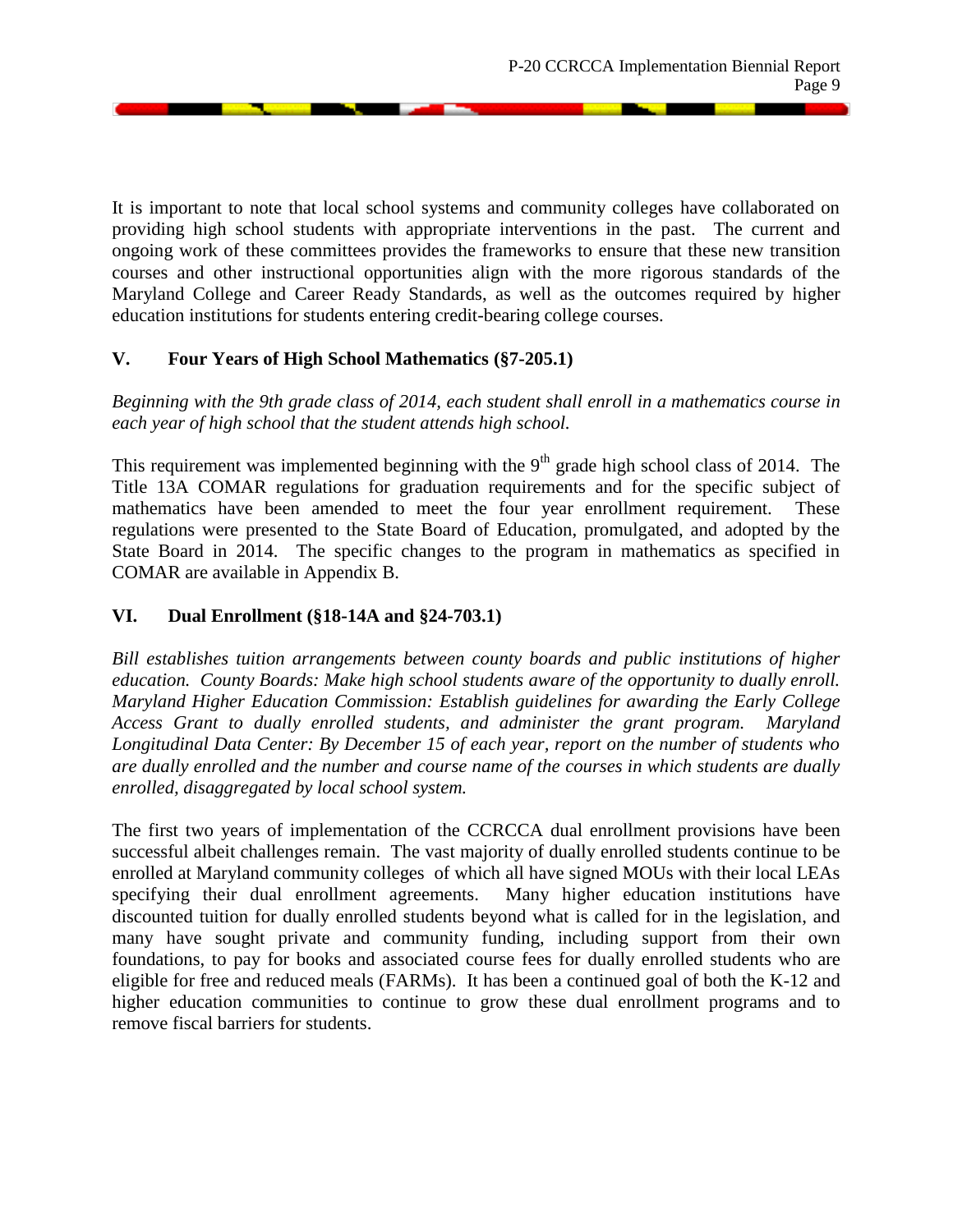**San Angeler** 

In August 2014, the State Board of Education adopted a regulation explaining how to count Fulltime Equivalents (FTEs) for the purpose of state aid for dually enrolled students who are registered in a public school system and also enrolled full-time in a state-approved higher education institution. This regulation is located in the Code of Maryland Regulations (COMAR) 13A.02.06.03(9). This action allows LEAs to claim full FTE state aid for those students who are enrolled full-time in a state-approved higher education institution when the student is receiving both high school and college credit for the college courses completed. This is a positive step that furthers the goals of CCRCCA and helps ensures resources are available to expand and sustain dual enrollment opportunities.

In collaboration with higher education, MSDE prepared a manual titled *Implementing the Provisions for Dually Enrolled Students According to the College and Career Readiness and College Completion Act of 2013* to assist administrators and educators in local school systems and higher education institutions as they further implemented the dual enrollment provisions of the Act. The first section offers recommended components to include in a dual enrollment agreement or memorandum of understanding between local school systems and colleges and universities. The second section provides a sample agreement based on the contents of several local agreements that are currently in use. The third section is an analysis of local agreements between Maryland's community colleges and public school systems developed in response to the Act. The final section provides answers to Frequently Asked Questions about dual enrollment.

The data in the two tables available in Appendix C were prepared by MHEC on behalf of the Maryland Longitudinal Data System Center, which must report annually on the number of dually enrolled students and related characteristics. These data were reported to the Maryland General Assembly in December 2014.

As the table illustrates, the vast majority of dually enrolled high school students are in Maryland community colleges. Likewise, the State's two early college high schools (Academy of Health Sciences at Prince George's Community College and STEMM Technical Middle College at Hagerstown Community College) are at community colleges. At the same time, many of Maryland's four-year public institutions have also been working to expand their dual enrollment programs. For example, Coppin State University established an Early College Access dual enrollment program for 11th and 12th grade students at Coppin Academy, a Baltimore City Public Charter School. This program provides students with the opportunity to take courses within Coppin's college-level General Education Program and to work with First-Year Experience Academic Advisers to ensure they receive maximum support as they learn to navigate the postsecondary experience socially as well as academically. As another example, Morgan State University began a partnership with the SEED School of Maryland in 2014. Six high-achieving SEED School students took Math 141 (Pre-calculus) at Morgan in Spring 2014, and in Fall 2014, 12 SEED students took mathematics and history classes at Morgan.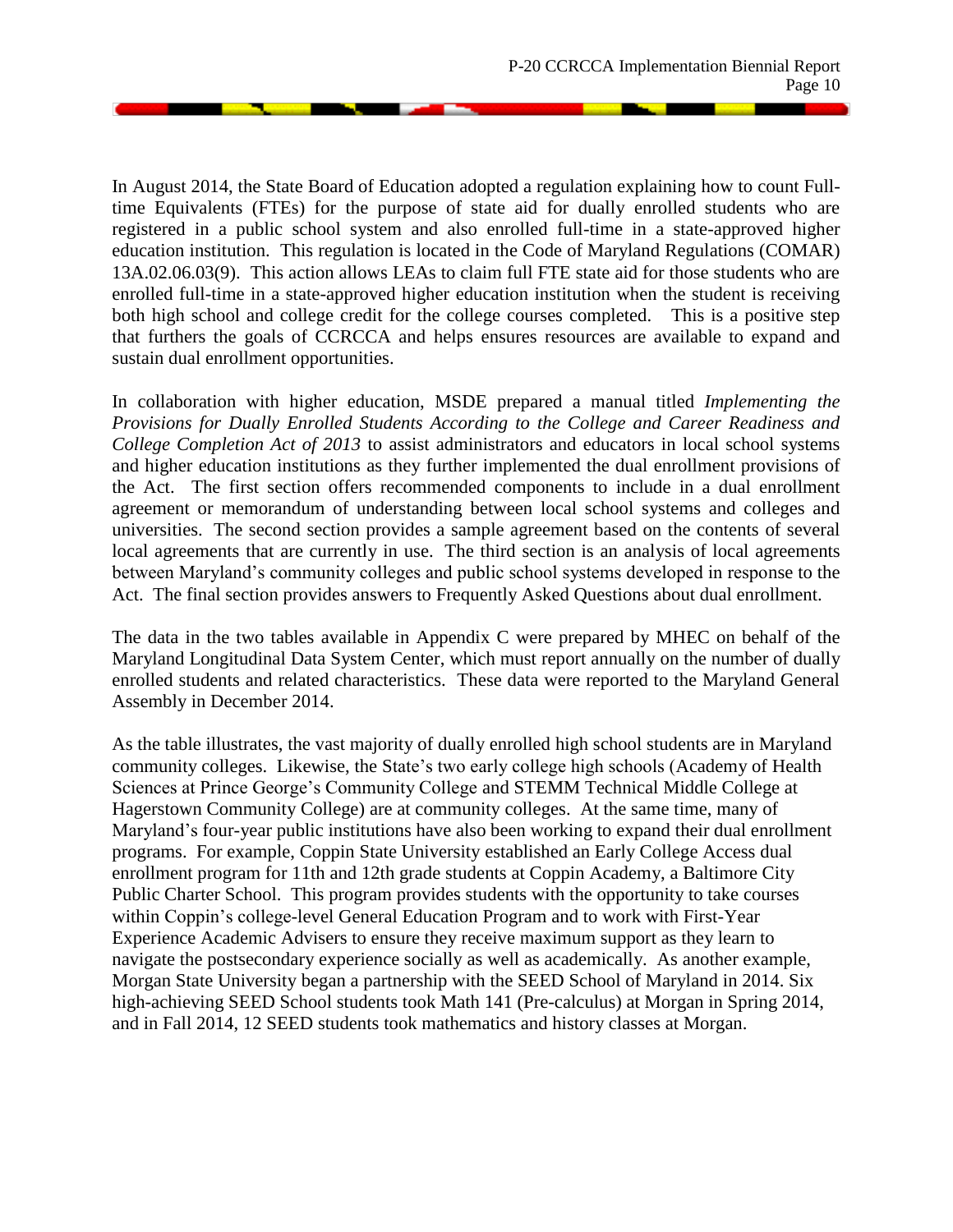Partners have identified a number of challenges that they continue to work through and that need to be addressed if the dual enrollment provisions within CCRCCA are to be fully realized. These include:

- Communication campaign: There should be a dual enrollment outreach campaign that is coordinated on a statewide basis, beyond the statutory responsibility of the County Boards to make students and parents aware of these opportunities. This should be a joint effort of MHEC, MSDE, MACC, and USM.
- Institutional/Local Barriers:
	- o Treatment of dual enrollment courses Some LEAs do not recognize college credit courses as the equivalent of an AP course in calculating a high school GPA. Parents concerned about class rank status and scholarships may be reluctant to have their students participate in dual enrollment.
	- o Dual enrollment credit acceptance There are instances where students have relayed that some higher education institutions have not accepted transfer credit if the college course was taught at a public high school.
	- o CTE/non-credit certification courses To date, this has not been a point of emphasis in dual enrollment for CCRCCA. However, preparation for mid-level jobs is imperative for a defined portion of high school students.

#### **VII. Statewide Transfer Agreement (§11-207)**

*The [Maryland Higher Education] Commission, in collaboration with the public institutions of higher education, shall develop and implement a statewide agreement whereby at least 60 credits of general education, elective, and major courses that a student earns at any community college in the State towards an associate's or art or associate's of science degree shall be transferrable to any public senior higher education institution in the state for credit toward a bachelor's degree by July 1, 2016.*

Two-year to four-year transfer has continued to serve as an important student pathway in the State of Maryland's postsecondary education system. In FY14, a total of 9,789 associate's degrees were awarded in transfer programs at Maryland community colleges, including the fields of arts and sciences, engineering and information technology, general studies, teacher education, and business administration. (Note: The total number of associate's degrees awarded by Maryland community colleges in FY14 was 14,541, which includes associate's degrees granted in career-oriented areas in addition to transfer programs.)<sup>1</sup> Among 145,085 undergraduate students enrolled in Maryland community colleges in 2012, 12,205 students transferred the

 $\overline{\phantom{a}}$ 

<sup>1</sup> Maryland Higher Education Commission (2015). *Data book.*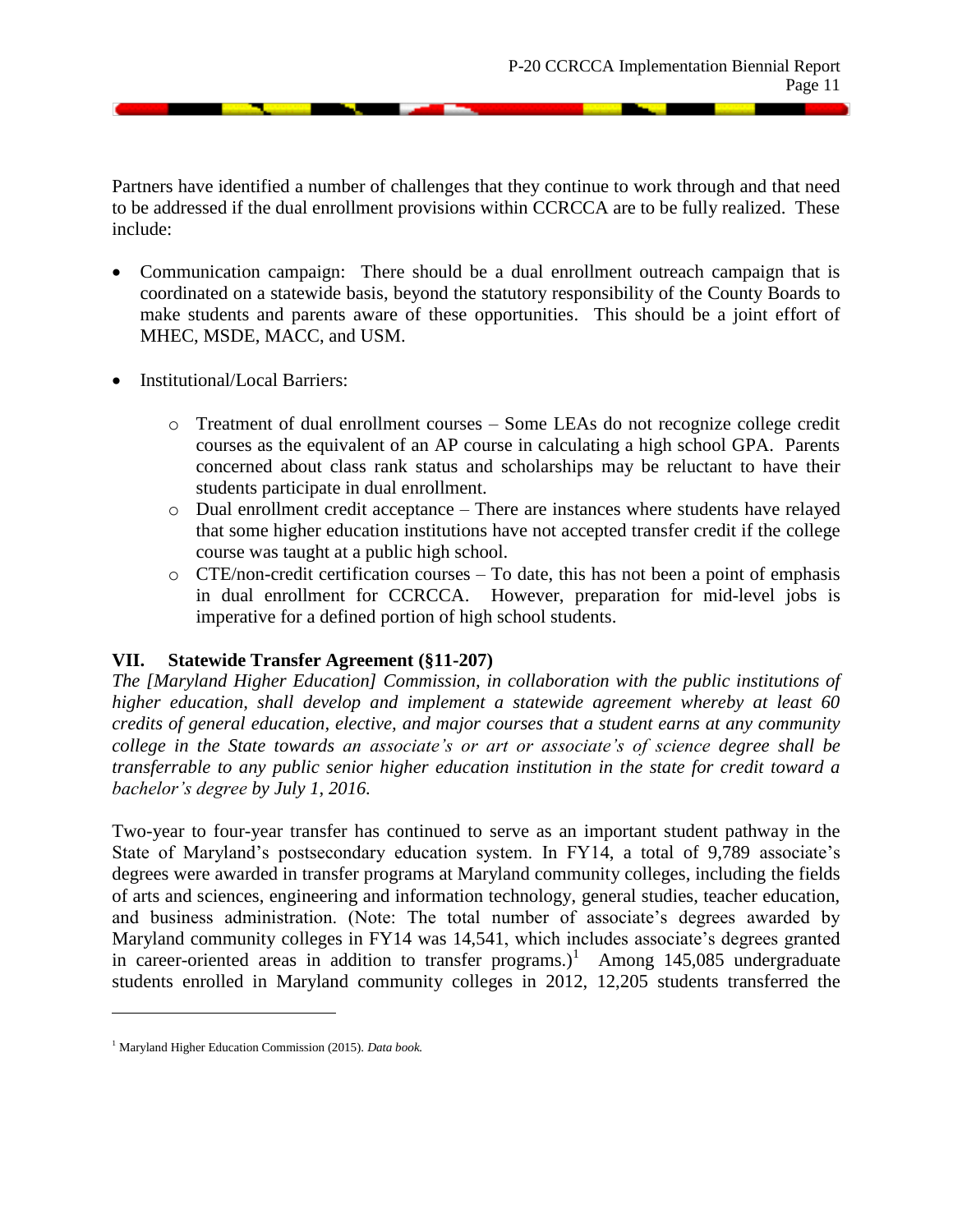following year—9,875 of whom transferred to a public four-year institution in Maryland. Among 120,166 undergraduate students enrolled in Maryland public four-year institutions in 2012, 3,789 students transferred the following year—1,504 of whom transferred to another fouryear public institution in Maryland. $<sup>2</sup>$ </sup>

According to current COMAR regulations, students are able to transfer courses completed in the general education block across all public two-year and four-year institutions in Maryland, without the need for course-by-course review. In addition to the articulation of general education, there are also a number of statewide articulated programs in place, including the Associate of Arts in Teaching (AAT) degree and the Associate of Science in Engineering (ASE) degree. In addition, the Nursing Academic Progressions Committee, with representatives from the State's two-year and four-year nursing programs as well as hospitals, has continued to look at strengthening and increasing the number of articulated pathways for Maryland students for the LPN, RN, BSN, MSN, and DNP. There are currently statewide articulations in place for the LPN to RN and the RN to BSN.

As of Fall 2015, the majority of associate's degrees and bachelor's degrees at Maryland public institutions will have been reduced 60 and 120 credit limits, respectively, and new general education requirements will have been introduced (and are expected to be finalized in COMAR by Fall 2015). Within these new degree parameters, MHEC will work through the Student Transfer Advisory Committee (STAC), Intersegmental Chief Academic Officers (ICAO), and other groups on the completion of a statewide transfer agreement that serves to maximize the number of community college credits that can be transferred and applied toward the completion of a bachelor's degree. Supporting activities to date have included the convening of campuses by the Maryland community college chief academic officers to explore the possibility of common course numbering in lower-division courses; the examination of gaps in articulation among the most heavily populated transfer programs; and a comprehensive review of the design and functionality of ARTSYS, Maryland's electronic course articulation system, including enhancements implemented by USM in a number of areas of the system.

## **VIII. Statewide Reverse Transfer Agreement (§11-207)**

 $\overline{\phantom{a}}$ 

*The [Maryland Higher Education] Commission, in collaboration with the public institutions of higher education, shall develop and implement a statewide agreement whereby at least 30credits that a student earns at any public senior higher education institution in the state toward a bachelor's degree are transferrable to any community college in the state for credit toward an associate's degree by July 1, 2016.*

<sup>2</sup> Maryland Higher Education Commission (2014). *Undergraduate transfers among Maryland public institutions of higher education.* 2012-2013.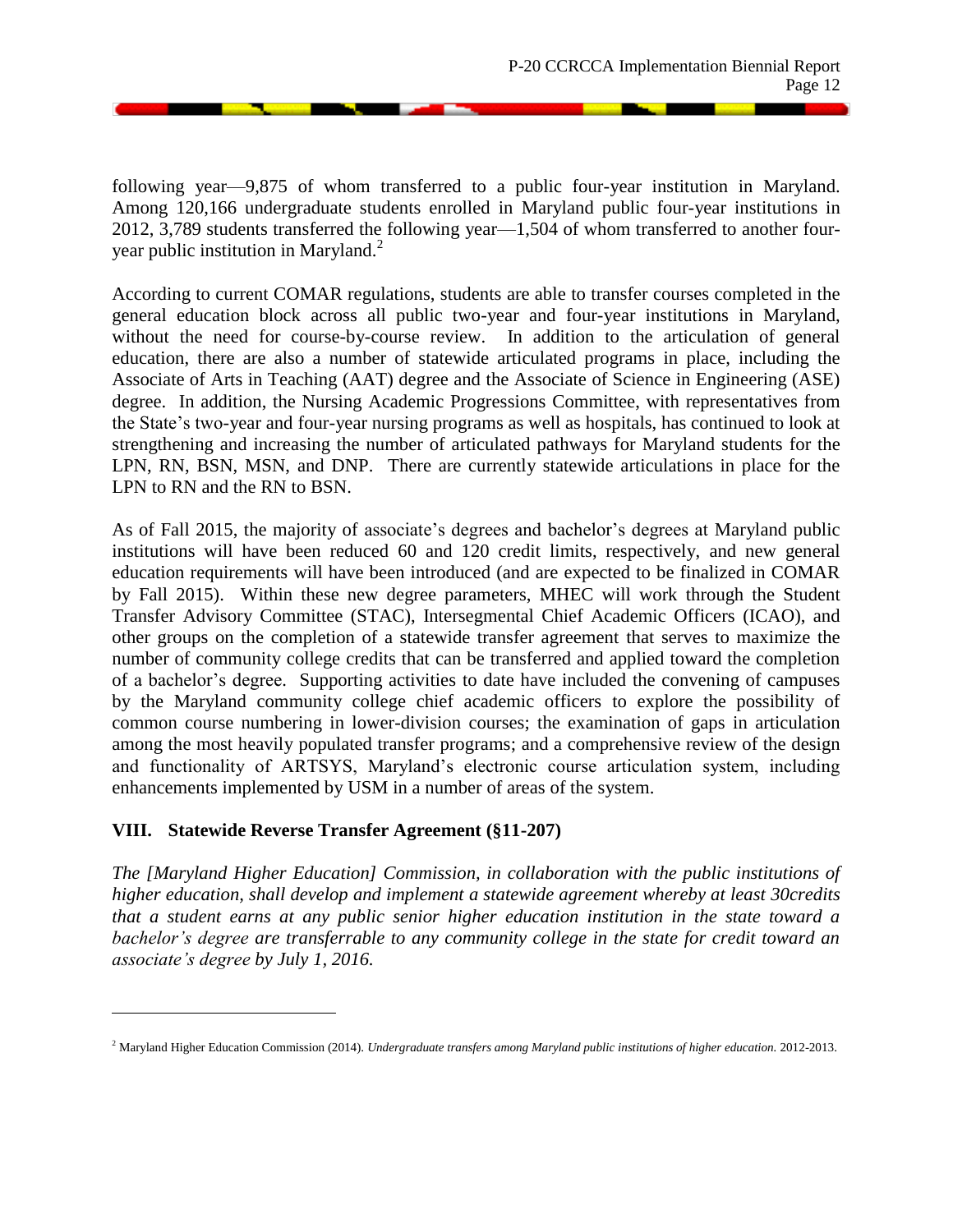**San Adams** 

Reverse transfer is available to students in good academic standing who complete at least 15 credits at a Maryland community college and then transfer to a Maryland four-year public institution prior to receiving an associate's degree. Students may then transfer credits, once earned, back to the community college to earn the associate's degree, while they are simultaneously working on their bachelor's degree. Credit When It's Due (CWID) is Maryland's statewide reverse transfer initiative, which began as a pilot program in 2012 with support from a Complete College America (CCA) Completion Innovation Challenge grant. The initial pilot program was called Associate Degree Award for Pre-Degree Transfer Students (ADAPTS). With support through a national CWID initiative in 2013, coordinated by the Lumina Foundation for Education and funded by a consortium of grantors (including USA Funds, which supports Maryland), Maryland's pilot reverse transfer program was further expanded strengthening reverse transfer partnerships among institutions, while also supporting the standardization of reverse transfer policies and practices statewide. Currently, 12 Maryland institutions have CWID sub-grants through MHEC and are working on their own reverse transfer partnerships. They are also supporting the development of a statewide agreement which will include regulatory changes in COMAR. This agreement will be coordinated by MHEC's Student Transfer Advisory Committee (STAC).

The following 12 Maryland institutions are participating as CWID sub-grant recipients:

Anne Arundel Community College College of Southern Maryland Community College of Baltimore County Harford Community College Howard Community College Morgan State University Notre Dame of Maryland University Prince George's Community College University of Baltimore University of Maryland, College Park University of Maryland, Baltimore County Wor-Wic Community College

While the original ADAPTS pilot focused exclusively on Maryland community colleges, the CWID program was expanded to include four-year institutions as well, recognizing that they play a pivotal role in reaching out to post-transfer students, encouraging them to participate, and articulating their credits and programs back to the community college. Between the initial ADAPTS pilot in 2012 and expansion of the CWID initiative through May 2015, over 800 reverse transfer degrees have been awarded by Maryland community colleges. This number will grow substantially once all 2014-2015 degree numbers have been accounted for in annual reporting data. All 16 Maryland community colleges are awarding reverse transfer degrees.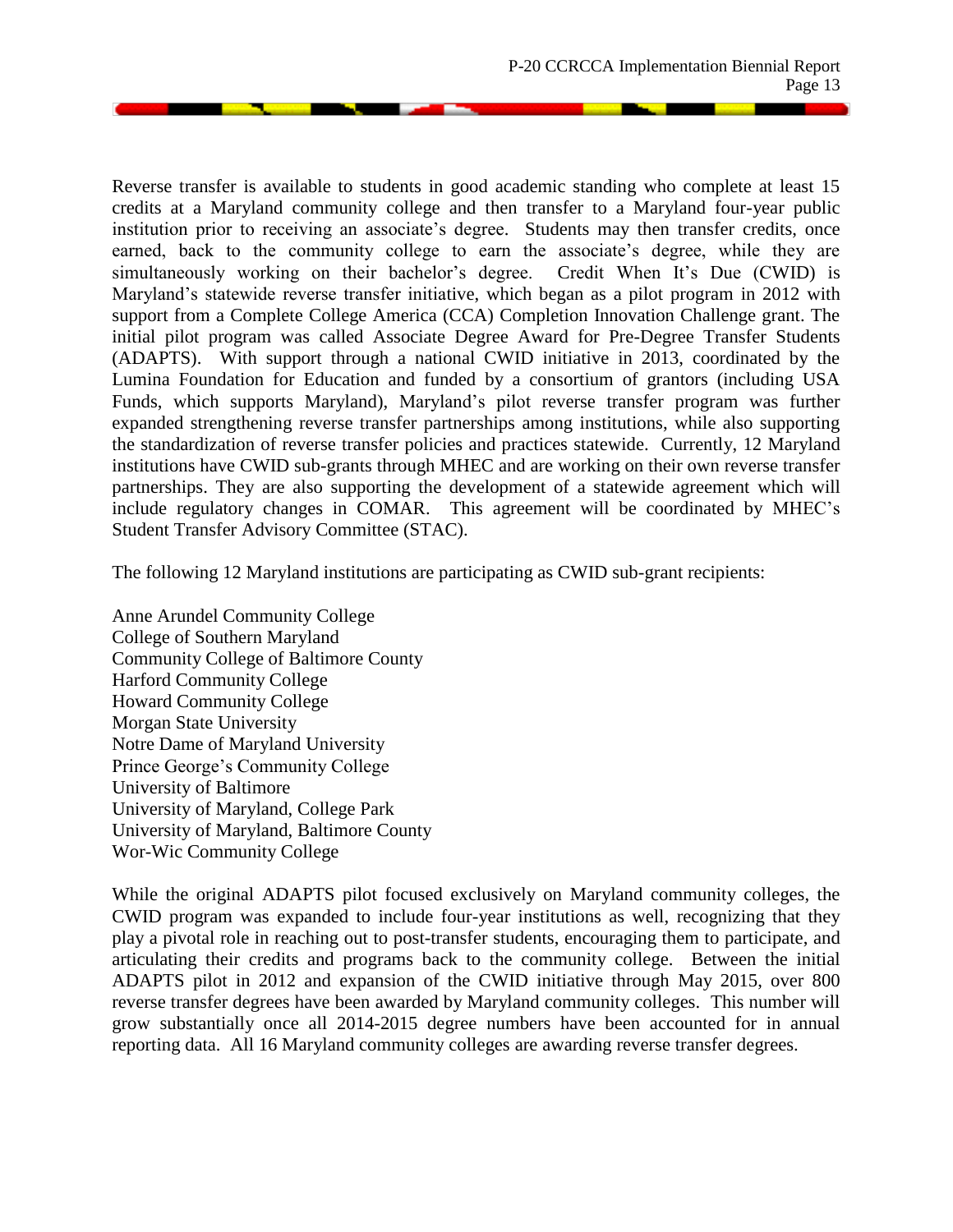#### **IX. Incentivizing Associate's Degree Completion (§11-207) and (§15-116)**

*The [Maryland Higher Education] Commission and each public institution of higher education shall develop and implement incentives for students to obtain an associate's degree before enrolling in a public senior institution of higher education; Each public senior higher education institution shall dedicate a portion of institutional aid to provide financial assistance to resident undergraduate students that transfer with an associate's degree from a community college in the State.*

During the 2014 legislative session, MACC and USM were instrumental in supporting SB785/HB1215 (Chapter 339), which established the 2+2 Transfer Scholarship, a scholarship program for students who complete an associate's degree at a Maryland community college and then transfer to a Maryland public or independent four-year institution. The annual award amount is \$1,000, except for a student who enrolls in a science, teaching, engineering, computer science, mathematics, or nursing program, who is eligible for an annual award amount of \$2,000. The scholarship may be used for tuition and mandatory fees for three years of study or six semesters of study, whichever is longer. Students must maintain a cumulative GPA of 2.5 in order to remain eligible for the award. This scholarship program is administered by MHEC but was not funded in the FY2016 budget.

Financial assistance is cited as one of the key incentives for community college students to complete the associate's degree prior to transfer. All four-year public institutions in Maryland provide some form of financial assistance to transfer students, and many of these aid programs either require the associate's degree for eligibility or give preference to students who have completed the degree. For example, the USM Regents Community College Scholarships require completion of the associate's degree, and if awarded, the student receives full tuition and fees, room and board (or equivalent living expenses), and a stipend for books.

Many four-year institutions have developed collaborative agreements with Maryland community colleges that feature academic program articulation agreements, dual admissions and enrollment, and discounted tuition and scholarships for students who plan to transfer after completion of the associate's degree. Some current examples include:

 Morgan State University has two initiatives in place to support completion of the associate's degree prior to enrollment at Morgan. First, the Parren J. Mitchell Honors Scholarship provides up to \$5,000 a semester for tuition and fees for students transferring from a Maryland community college with a minimum 3.5 GPA and either an associate's degree or 56 credits. In Fall 2014, Morgan initiated the Transfer Incentive Program (TIP), which provides up to \$2,000 per semester for up to five semesters for students transferring to Morgan with an associate's degree, who enroll in one of 11 programs: Actuarial Science;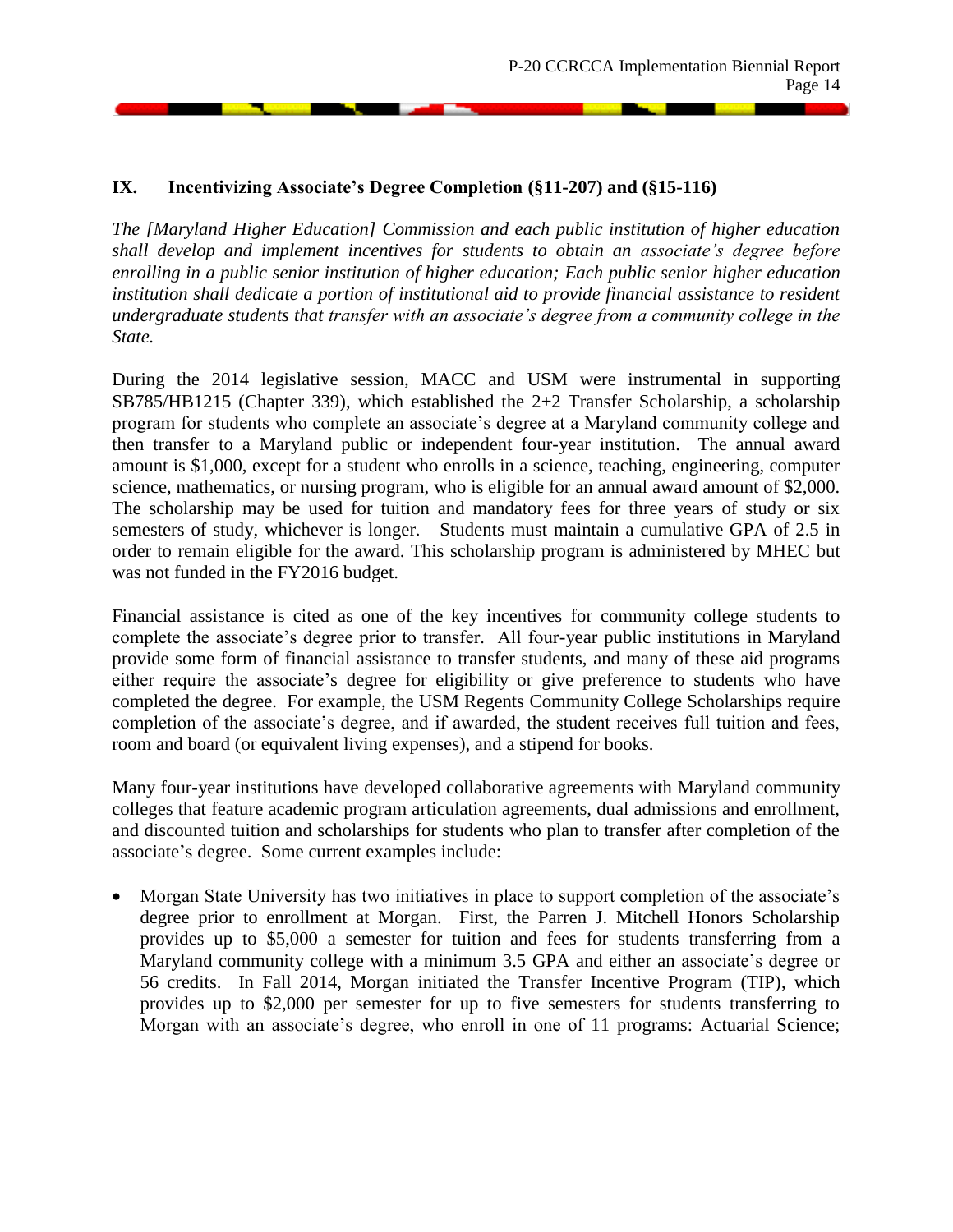Chemistry; Construction Management; Economics; Physics (to include Engineering Physics); English; Finance; History; Math; Philosophy; and Theater. TIP is administered by the Office of Undergraduate Admission and Recruitment in consultation with the department chairpersons. To maintain eligibility, students must remain in their chosen major and successfully complete at least 15 credits per semester while maintaining a 2.5 GPA.

- Coppin State University has increased its scholarship funding to offer the following financial support to Maryland community college transfer students: a \$1,000 scholarship for students transferring in 30 credits, a \$2,000 scholarship for students transferring in 45 credits, and a \$3,000 scholarship for students transferring in 60 credits. Moreover, in an effort to encourage students to complete their associate's degree prior to transfer, Coppin offers an additional \$1,000 in scholarship funding for students with an earned associate's degree.
- At Frostburg State University, a \$2,500 annual scholarship has been developed to recognize and honor community college transfer students who have earned an associate's degree in high academic standing. This award will help keep the tuition costs at Frostburg closer to the amount that students formerly paid at their community college.
- In addition to its long-standing Alliance Program that provides community college students with a clear pathway from the associate's degree to the bachelor's degree, in 2014, University of Maryland University College created a new UMUC Completion Scholarship for students who transfer to UMUC after completing an associate's degree at a Maryland community college. Under the new program, UMUC offers Maryland community college graduates the opportunity to earn a bachelor's degree at a significantly reduced cost—award recipients can complete a bachelor's degree program for about \$12,000 (an average of just \$199 per credit), well below the typical tuition cost for in-state students. All recipients of an associate's degree from a Maryland community college are automatically eligible for this scholarship and are guaranteed admission to UMUC. As of Fall 2014, 864 students have been awarded a total of \$858,034 under this scholarship program.
- The University of Maryland, Baltimore County Transfer Student Alliance (TSA) partnership offers benefits and incentives for community college students committed to earning their associate's degree before matriculating to UMBC, including joint campus affiliation, shared resources, joint programming, and on-going outreach and communication. Upon successful completion of the program and initiation of transfer to UMBC, participants benefit from guaranteed admission, early registration, guaranteed housing, and guaranteed scholarship funding for eligible students.
- The University of Maryland, College Park (UMCP) Transfer Advantage Program (MTAP) provides community college students with a number of benefits, including a 25% tuition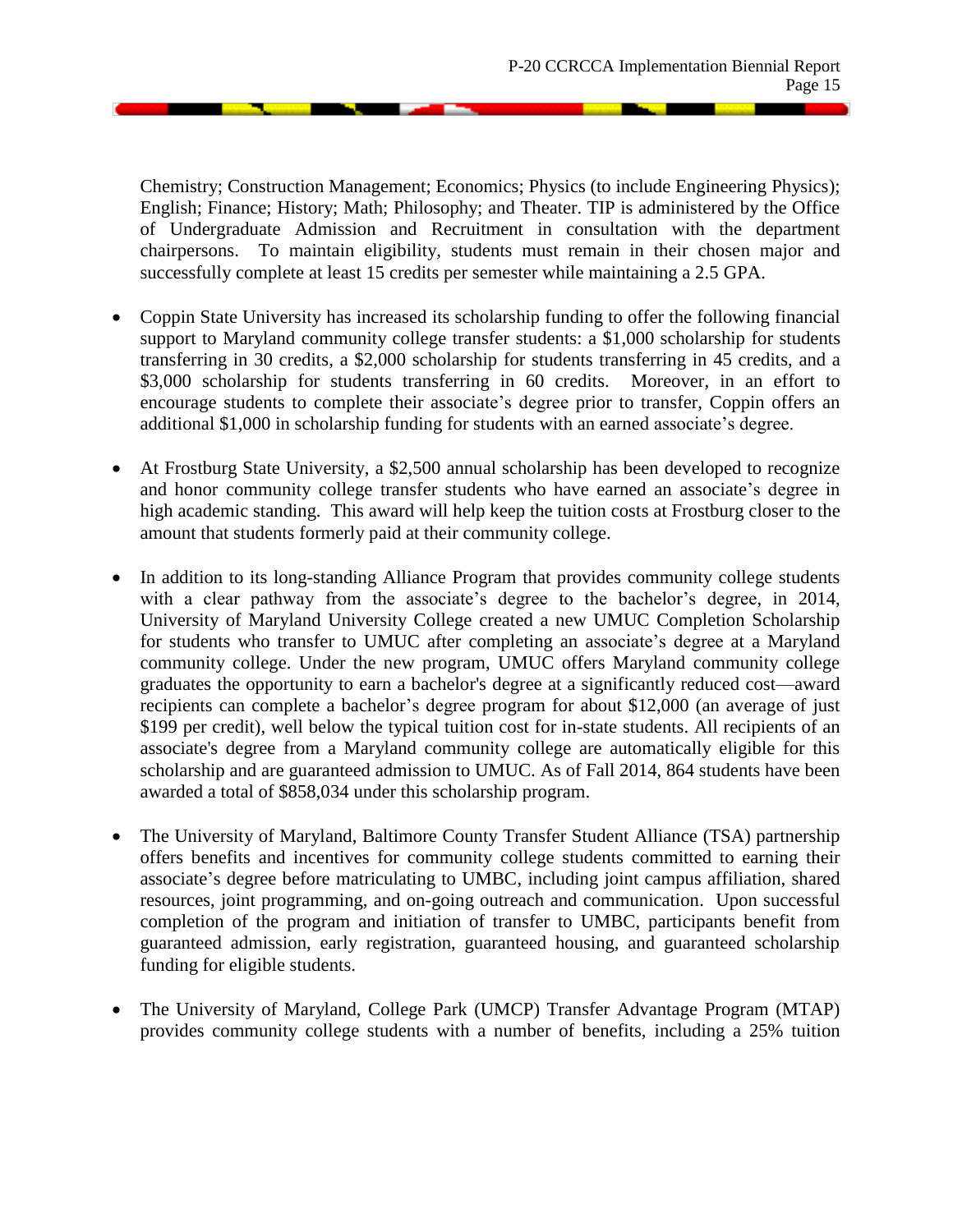discount for UMCP courses taken while concurrently enrolled at one of the four partner community colleges, and guaranteed admission to UMCP, excluding limited enrollment programs, for students who complete MTAP with a cumulative 3.0 GPA.

## **X. Near Completers (§11-209)**

*The [Maryland Higher Education] Commission, in collaboration with the institutions of higher education, shall create a statewide communication campaign to identify near completers in the state and to encourage them to re-enroll in an institution of higher education to earn a degree; also develop and implement a plan that would provide an incentive for near completer to reenroll and earn a degree, and for a college to identify and graduate near completers; report on the details of the statewide communication campaign plan and incentive plan, including the expected timeline for implementation by December 1, 2013.*

Near completers are defined as undergraduate students who leave a Maryland institution in good academic standing after accumulating a significant number of credits, but not earning a degree. A "significant number" of credits has been defined as 45 credits at a community college and 90 credits at a four-year college or university, or ¾ completed. Through the State-funded, One Step Away grant program, MHEC, in collaboration with the Motor Vehicles Administration, has worked with Maryland institutions to help identify and contact near completers, and to provide sub-grants to campuses for targeted initiatives to support these students and encourage them to re-enroll, complete, and graduate. Much of the funding goes to directly support students in need of financial assistance to re-enroll in college. The most recent round of competitive One Step Away grant funding was distributed in July 2014, for a project period of 24 months. Institutions may be awarded up to \$75,000 and must provide in-kind or matching funds in an amount equal to at least one-third of the total project cost.

Since FY 2013, One Step Away grantees (15 Maryland institutions, both two-year and four-year, public and independent) have:

- Identified a total of 5,489 near completers;
- Successfully contacted 2,901 near completers and re-enrolled 452; and
- Awarded 1,585 credit hours, 234 prior learning assessment credit hours, and 223 associate's and bachelor's degrees.

After two rounds of awarding the following 15 Maryland institutions are participating as OSA grant recipients are:

Anne Arundel Community College Bowie State University\* Carroll Community College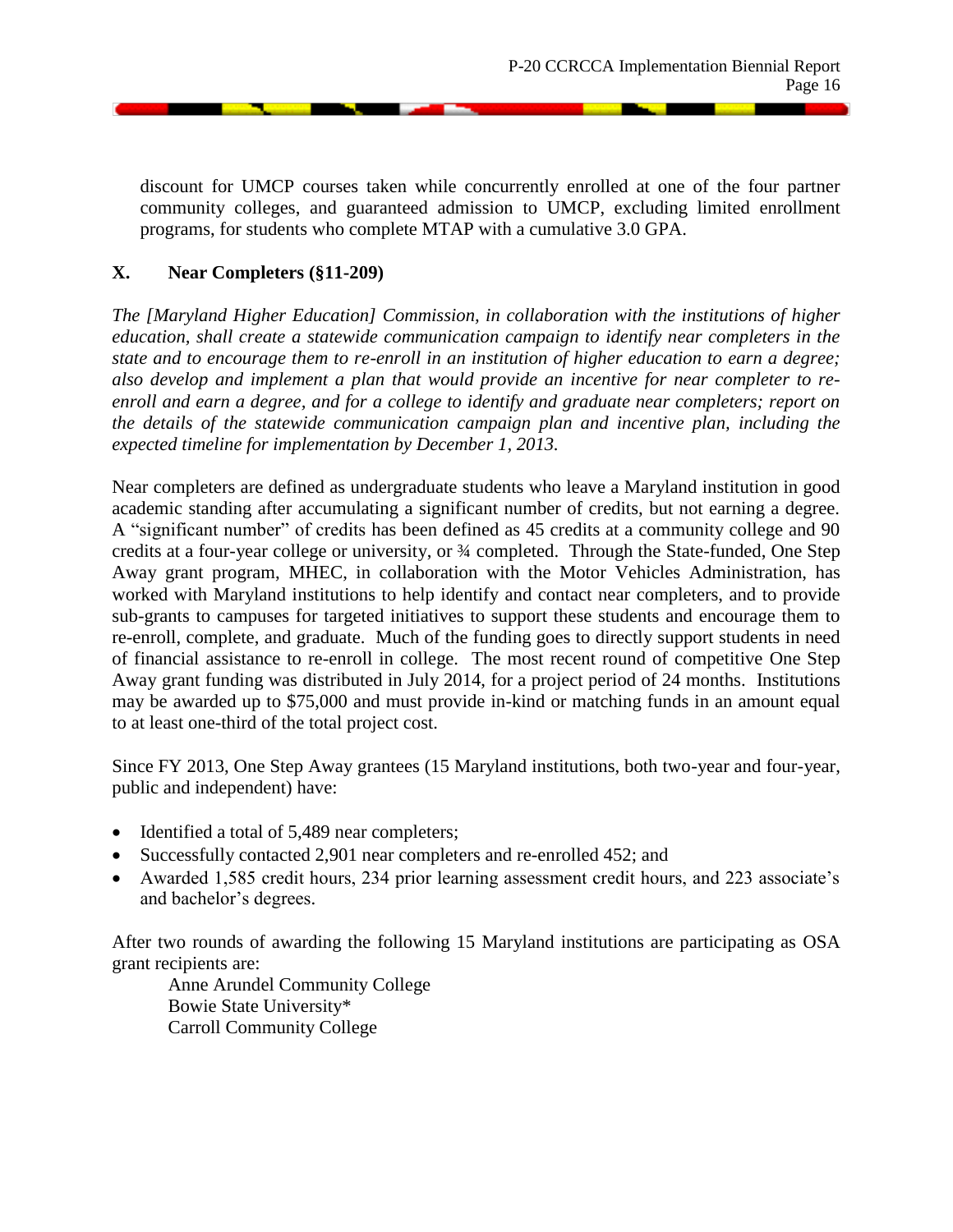**SECOND** 

College of Southern Maryland Coppin State University Frostburg State University Hagerstown Community College Harford Community College Montgomery College Morgan State University\* Notre Dame of Maryland University University of Maryland Eastern Shore University of Maryland University College Washington Adventist Wor-Wic Community College

#### (\*Awarded in rounds 1 and 2)

In December 2013, MHEC submitted a plan titled *Statewide Near Completer Incentive Plan and Communication Plan* to the Governor and Maryland General Assembly, in accordance with CCRCCA. It was prepared by a workgroup representing all segments of higher education, and detailed current best practices and potential future plans for institutional incentives, student incentives, and financial aid support that would scale up the State's near completer efforts. It also outlined funding requirements and timelines associated with a multi-pronged, two-year near completer campaign, including communication strategies such as social media, Web-based material, print communications, news stories, radio, and television. As described in the Department of Legislative Services fiscal note accompanying CCRCCA, full implementation costs were estimated at approximately \$750,000 annually for the communication campaign, \$1 million annually for institutional and student incentives (to expand the One Step Away grant program), and \$120,000 annually to convert two grant-funded contractual outreach positions at MHEC to two regular State-funded positions. MHEC has received State funding in the amount of \$250,000 annually to implement the One Step Away grant program as part of a broader "Complete College Maryland" initiative, but has not received any additional State funding to carry out other aspects of the near completer work.

## **XI. Degree Plans (§15-114)**

*Statement of the course of study requirements that an undergraduate student enrolled in a public higher education institutions must complete in order to graduate from the institution. Degree plans shall follow a pathway to a degree. Community colleges: degree-seeking students must file a degree plan upon entry. Public senior higher education institutions: students must file a degree plan no later than the completion of 45 credits; transfer students who enter with at least 45 credits must file a plan during the first semester of enrollment.*

All public two-year and four-year institutions have implemented advising practices and systems that incorporate degree completion plans for all students. In addition, most institutions are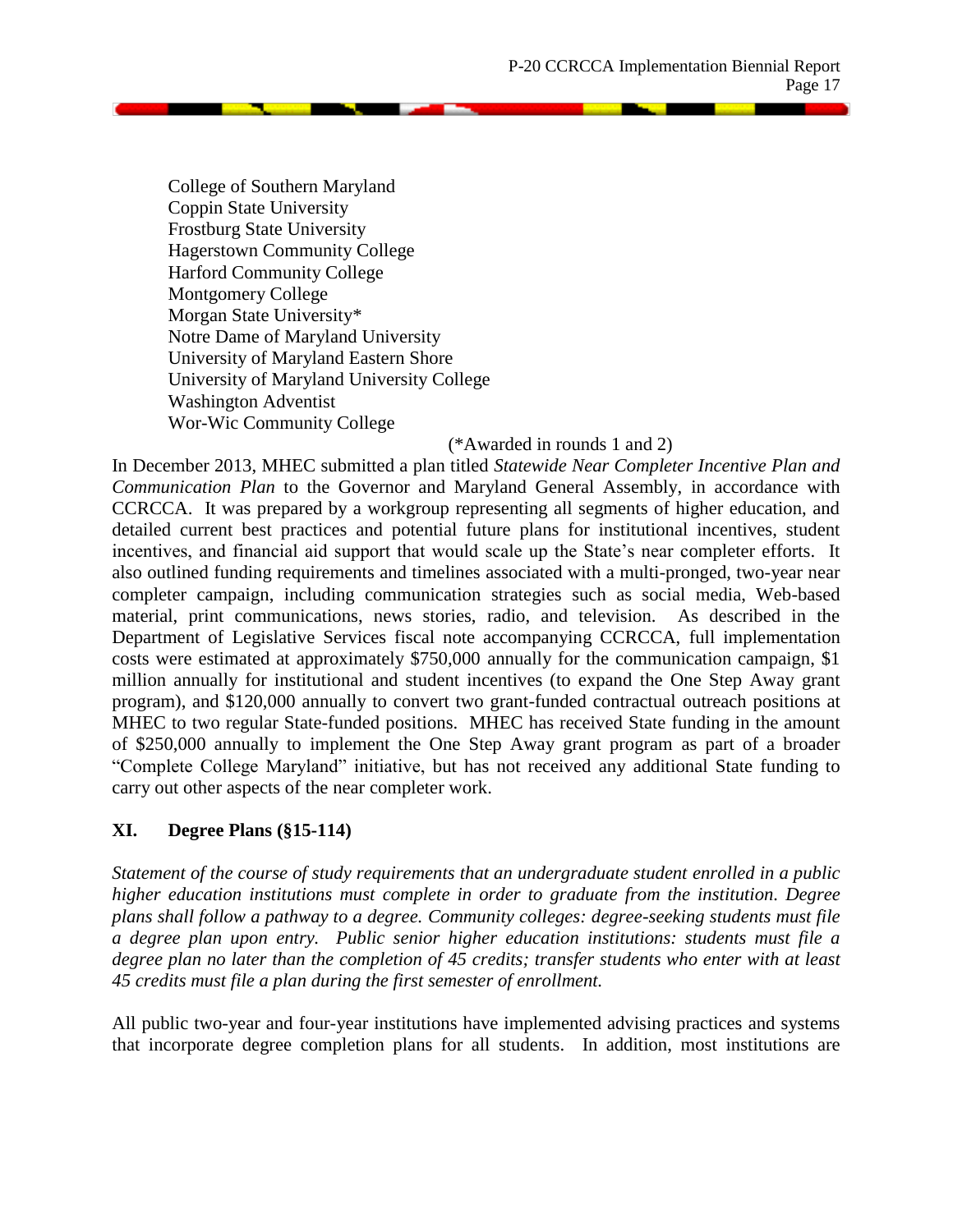moving in the direction of providing electronic degree planning systems that allow students to plan and to maintain their plans within the college student information data system. Many institutions have added the degree planning process to first-year advising sessions, individual and/or group, and a number of institutions offer first-year seminars or similar experiences for students that assist them in degree planning and train them in using the degree planning software of that institution. Morgan State University, for example, moved to a centralized advising system for all first-year students effective Fall 2014. The University of Maryland, College Park's Student Academic Success-Degree Completion Policy requires all students (both direct admits and transfer students) to develop and have approved a graduation plan during their first semester of enrollment and to update it as circumstances change. Four-year degree plans are posted online and students use these plans as templates to develop their individual plans. These plans are used as resources for meetings with college and departmental advisors prior to student registration each semester.

While some campuses are ahead of others in terms of full implementation of degree plans, nearly all institutions have implemented an electronic student planning system, are in the process of implementing a system, are piloting a system, or are determining the student planning system to be implemented in the near future. University of Maryland University College, for example, is studying the feasibility of acquiring degree-mapping software that would provide a higher level of interactivity, more planning information for students, and early warnings indicators for academic advisors. Such software could present students with options for alternate majors that might provide a quicker or less expensive pathway to degree completion, based on courses already taken.

Several institutions are also testing the efficacy of the delivered PeopleSoft "Academic Planner" functionality. Undergraduate students matriculating at the University of Maryland Eastern Shore, for example, will have an electronic degree plan consisting of a Degree Audit Advisement Report and a Student Planner, which both are available modules in the PeopleSoft/Oracle student administration system. The Degree Audit Advisement Report, which is currently in use, specifies all course requirements (i.e., university, general education, and major specific) needed to receive a degree in a student's respective major. The Advisement Report will automatically update based on the student's course enrollment and final grades each semester, and will note when each requirement is satisfied. In its original form, the Student Planner was only available to students. Modifications are now underway and will include advisor access and interaction, student specific recommendations and notes, automated notifications when the plan is not being followed, printer friendly options, and a sign-off to include acceptance and approval by both the student and advisor.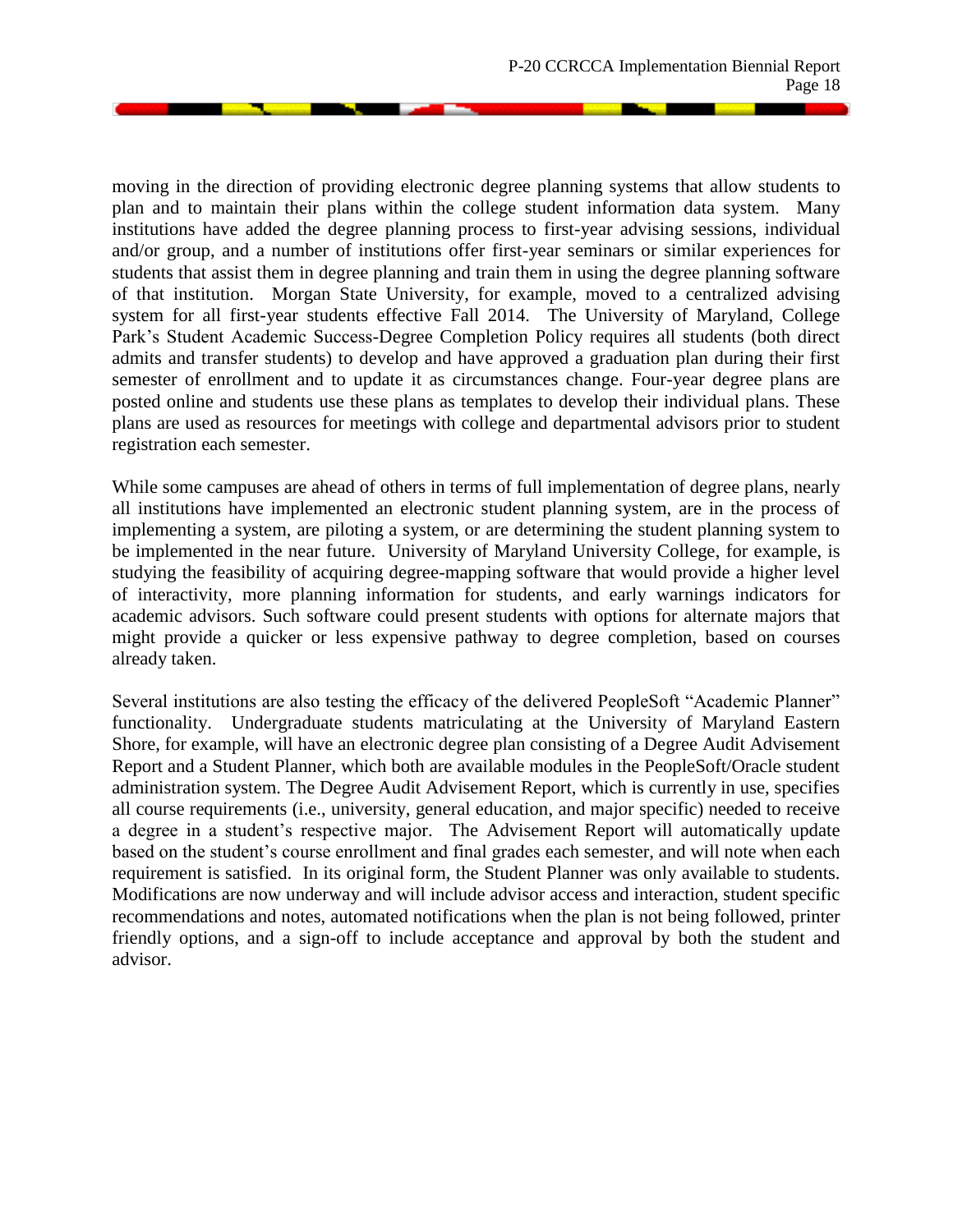## **XII. Degree Pathways (§15-115)**

*Each public institution of higher education in the State shall develop a pathway system whereby public institutions of higher education establish graduation progress benchmarks for each academic major and for the general education program for students who have not declared a major; benchmarks shall specify the credit and course criteria that indicate satisfactory progress toward a degree; require the pathway for each first-time degree-seeking student to include credit-bearing Mathematics and English courses in the first 24 credit hours of courses; require the pathway for each degree-seeking student enrolled in a developmental course in mathematics, reading, or English to include the credit credit-bearing courses either concurrently or directly following the completion of the developmental course.*

All public institutions in Maryland have developed degree pathways for their undergraduate degree programs. Information on degree pathways is presented in college catalogs and curriculum handouts, and is housed in degree audit systems and electronic student planning systems, depending on the institution. The majority of institutions have implemented online degree pathway systems for students, along with electronic degree audit systems, that track and monitor individual student progress (see discussion above on Degree Plans). In Maryland community colleges, for example, many institutions have instituted graduation benchmarks with academic plan reviews for students at specific points in their degree progress: e.g., at 15, 30, and 45 credit hours, or at 18 and 36 credit hours, to assist with student planning and completion. As both public two-year and four-year institutions transition to new general education requirements over the next two years, academic departments will continue to review their curriculum and degree pathway sequences for accuracy and alignment with their stated program requirements.

In addition to the broad implementation of degree pathways in all fields of study, Maryland has a record of success in implementing specific campus-based and statewide articulation agreements in areas of high need and special focus: e.g., the Associate of Science in Engineering (ASE) and the Associate of Arts in Teaching (AAT) degrees, which have well-delineated pathways to the bachelor's degree following completion of the associate's degree. These areas of success are being examined in the current discussions regarding the development of a statewide transfer agreement in accordance with CCRCCA.

All institutions now have in place the requirement that students take their credit-bearing mathematics and English general education courses within the first 24 credit hours of study. In addition, institutions are requiring that students begin their developmental courses sequences, if applicable, during their first semester. Upon the successful completion of developmental work in that area, students subsequently take their first credit-bearing course in that area the following semester. Many institutions are also offering co-requisite remediation courses, in which students take the credit bearing course with targeted developmental support within a single semester or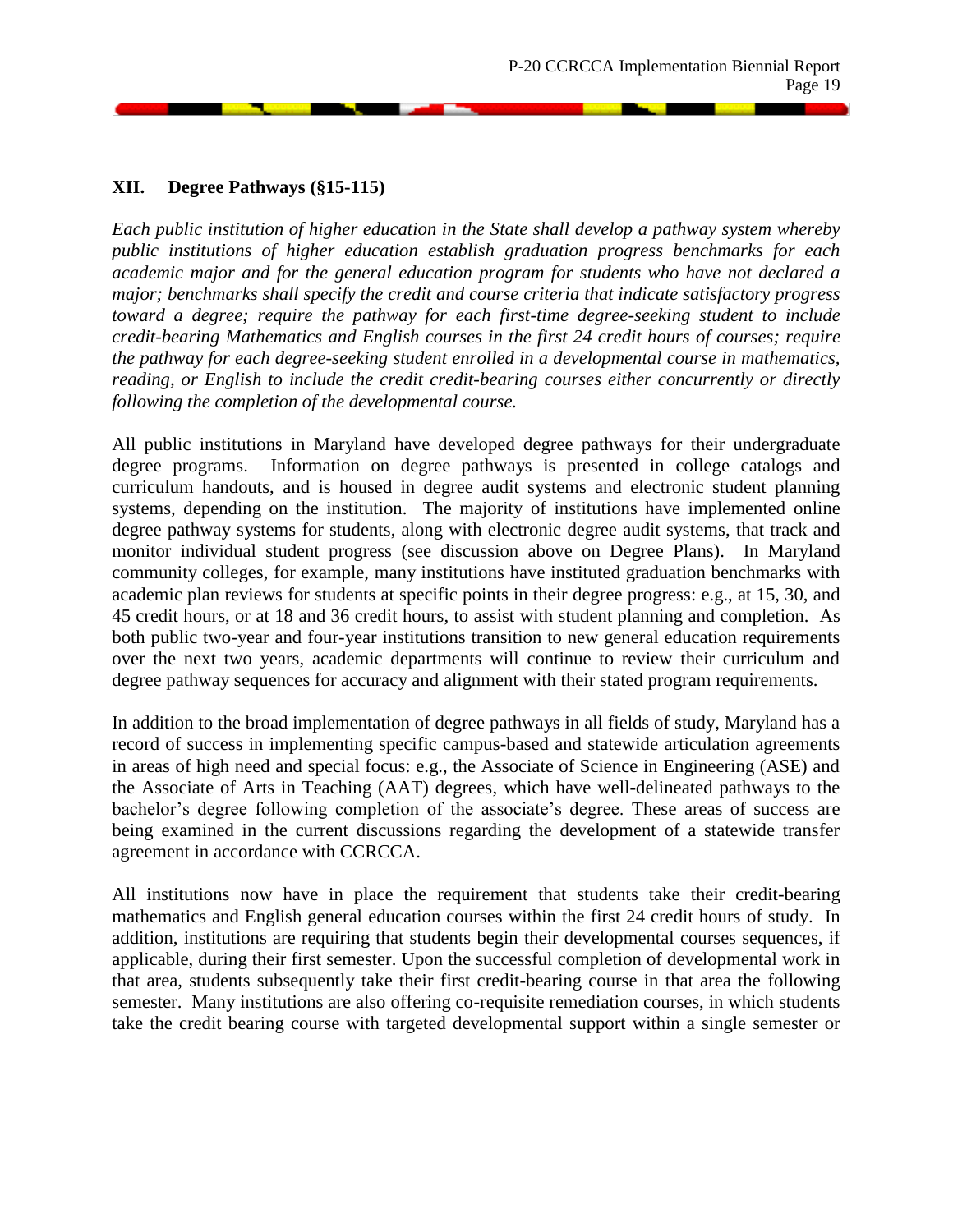**STATISTICS** 

term, such as Community College of Baltimore County's (CCBC) nationally renowned Accelerated Learning Program (ALP).

In terms of institution-specific examples of degree pathway systems, Towson University and the University of Baltimore have launched the Student Success Collaborative (SSC), a product of the Education Advisory Board, with predictive analytics for student success and an advising platform that provides advisors with a comprehensive view of student progress and the ability to identify and communicate with higher need students more efficiently. SSC allows for easy and direct notification of a student when he or she begins to go off track in relation to an academic program benchmark. The University of Maryland, Baltimore County (UMBC) is also currently developing a mechanism for electronically housing and posting degree pathways. The pathways dashboard prototype features a customized student dashboard that displays a defaulted four-year pathway based on the student's declared major, but also allows students to view other degree pathways. Additional features include visual graphic display of the student's benchmark milestones and progress toward degree completion. The dashboard will also serve as a portal for students to various other advising tools such as degree audit, what-if degree audit, advising profile, and transfer credit report.

## **XIII. Credit Limits for Associate's and Bachelor's Degrees (§15-117)**

*Beginning in the fall 2015 semester, the standard number of credits required for an associate's degree from a public community college is 60 credit hours unless the degree is defined as more than a two-year degree, or professional accreditation or certification requirements dictate excess credits. The standard number of credits required for a baccalaureate degree from a public senior higher education institution is 120 credit hours unless the degree is defined as a five-year program, or professional accreditation or certification requirements dictate excess credits.*

As part of its broader Effectiveness & Efficiency (E&E) Initiative launched in 2003, USM reduced its bachelor's degree offerings to 120 credits across all campuses, with allowable exceptions for accreditation and certification requirements. The USM Office continues to monitor program offerings for compliance internally as part of E&E, and now externally in accordance with the credit limit requirements established in CCRCCA. In terms of the other public four-year segments, Morgan State University has worked to bring all of its bachelor's degree programs into compliance since the passage of CCRCCA, with allowable exceptions. St. Mary's College of Maryland already had standardized bachelor's degree program offerings at 128 credits, which, as a campus that exclusively offers four-credit courses, is the mathematical equivalent of a full-time program that can be completed in eight semesters of study (at a rate of four courses, or 16 credits per semester, versus five courses, or 15 credits per semester, for a 120 credit degree).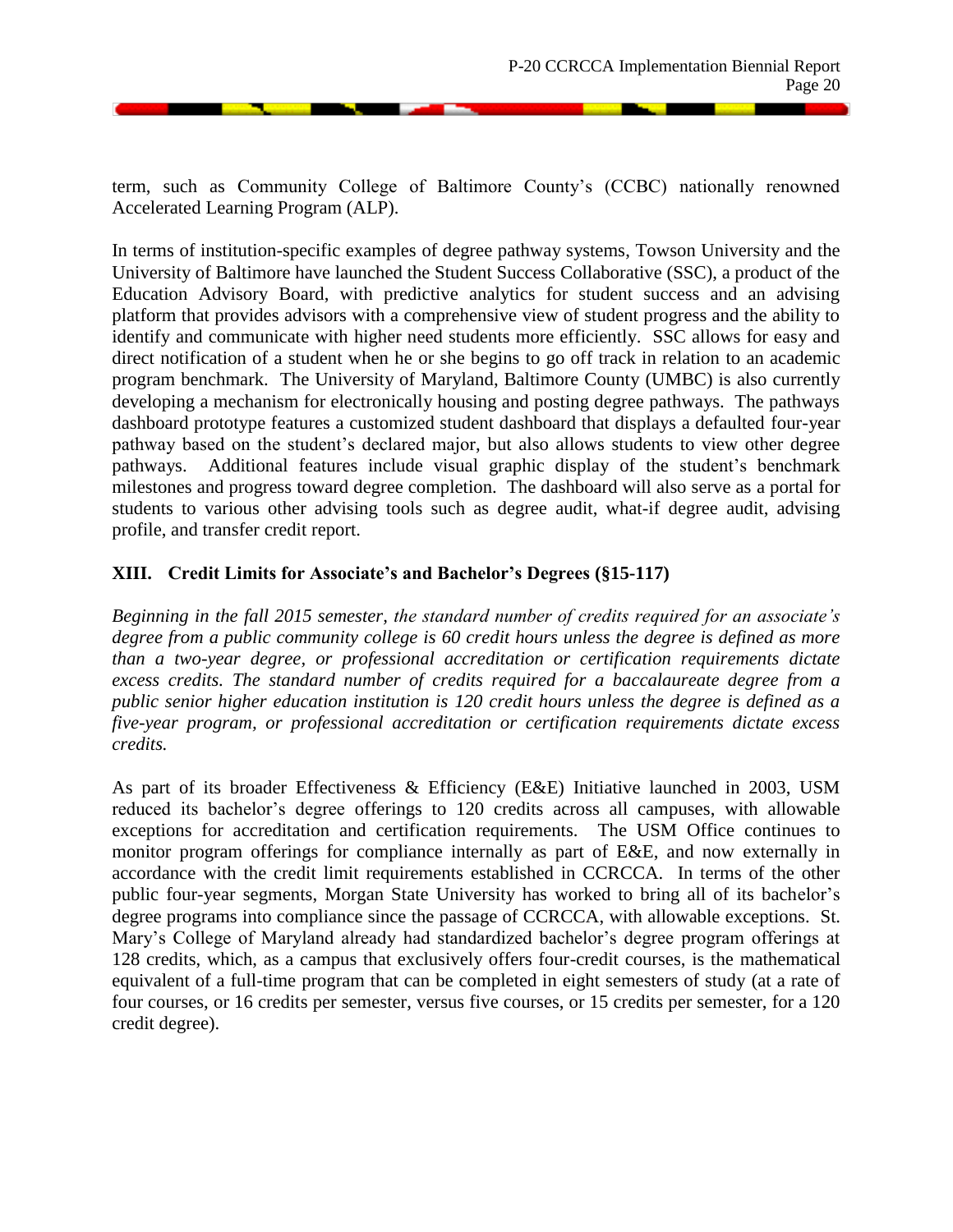**Service State** 

Beginning in Fall 2013, the Maryland community college chief academic officers launched an initiative to provide a degree of standardization across their associate's degree program offerings that met the CCRCCA exception criteria for accreditation and certification, and to bring those programs that would still exceed 60 credits into a closer range of credit differences when compared across institutions. In this review process, the vast majority of associate's degree programs, including arts and sciences, general studies, and transfer, were brought into compliance with CCRCCA at 60 credits. Through a series of meetings between faculty, decisions were made for exceptions in the following degree areas (the majority of which are Associate of Applied Science degrees): Automotive Technology, Dental Hygiene, Engineering Technology, Engineering, Health Information Management/Technology, Hospitality/Culinary Arts, Medical Laboratory Technology, Medical Sonography, Mental Health/Social Work, Music, Nuclear Medical Technology, Nursing, Occupational Therapy, Paramedic, Physical Therapy, Radiologic Technology, Respiratory Therapy, Surgical Technology, and Teaching.

## **XIV. Overall Conclusions**

This report serves as a first edition summarizing the collective efforts of the various stakeholders and organizations involved in advancing the P-20 Council's agenda of implementing college and career readiness and college completion strategies in the State of Maryland. There are many successes to be recognized as a result of the strong collaborations and partnerships between the various segments of higher education and the State's K-12 system. A key lesson from these efforts has been that the State reaps positive benefits by providing educators the opportunity to collaborate with their education colleagues in different sectors.

There are a number of strategies currently underway in Maryland that will have implications for the future of college and career readiness and college completion including statewide transfer and reverse transfer agreements, the introduction of the PARCC assessment scores as a new tool for college-level placement, and an integrated statewide outreach campaign targeting near completers. While challenges remain, the various agencies, LEAs, colleges and universities, and other members of the P-20 Council remain committed to working alongside each other, developing new strategies, streamlining current policies, and sharing best practices that will continue to move our State and economy forward.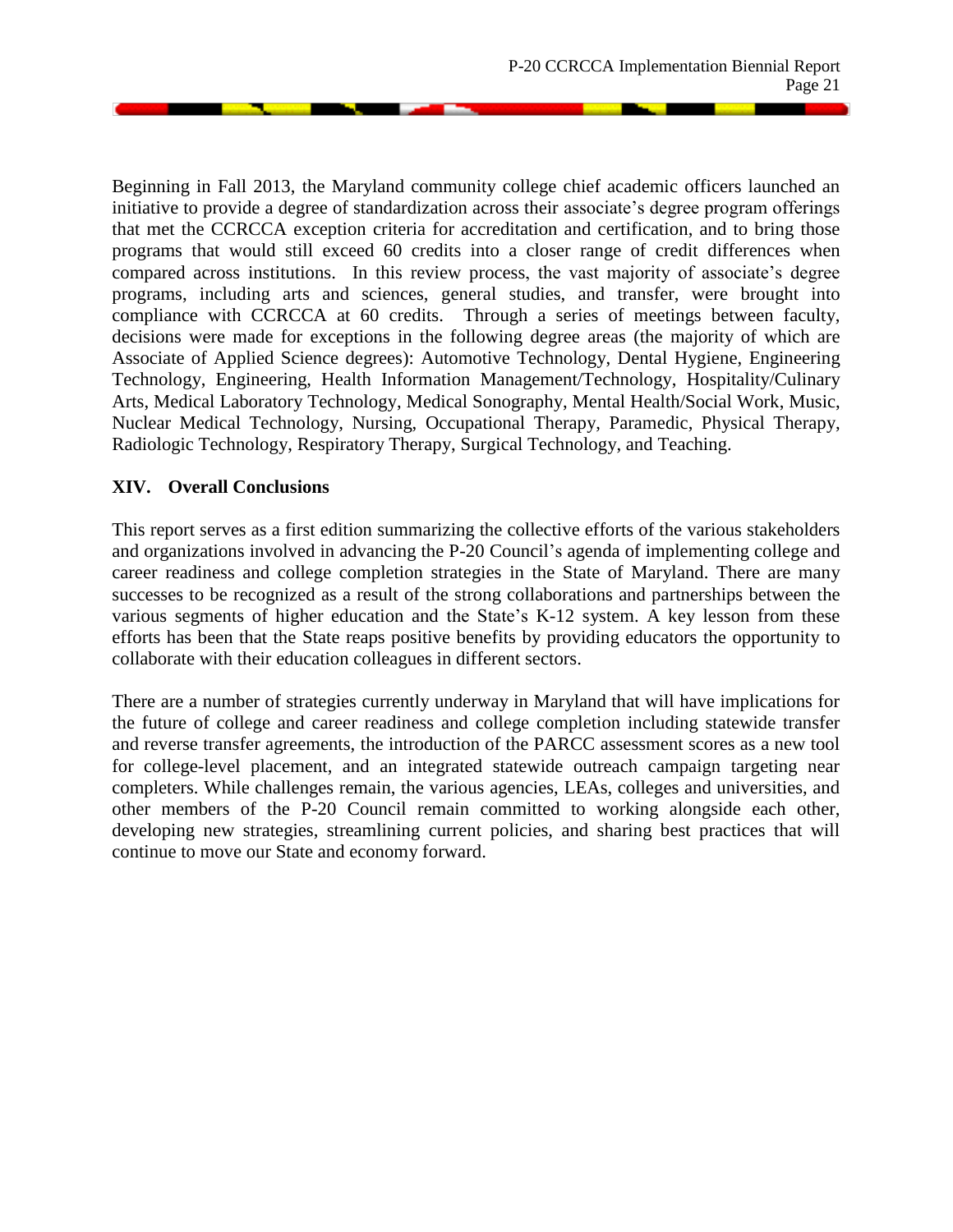# **Appendix A: Other CCRCCA Reporting Requirements COLLEGE AND CAREER COUNSELING**  Chapter 533, 2013, Uncodified § 2 Maryland State Department of Education to develop a plan to improve college and career counseling for middle and high school students, including best practices, recommendations for a competitive grant program, and recommendations for a college readiness outreach program; plan to be submitted by October 1, 2013. Link: [http://dlslibrary.state.md.us/publications/Exec/MSDE/SB740Ch533\(3\)\\_2013.pdf](http://dlslibrary.state.md.us/publications/Exec/MSDE/SB740Ch533(3)_2013.pdf) Complete **HIGH SCHOOL DIPLOMA REQUIREMENTS**  Chapter 533, 2013, Uncodified § 3 By December 1, 2014, study the feasibility of the awarding of a Maryland high school diploma regardless of whether a student has completed the minimum requisite credits or four years of high school, if the student is assessed as college and career ready and meets the student service and other assessment graduation requirements established in regulations. Link: http://dlslibrary.state.md.us/publications/Exec/MSDE/SB740Ch533(3)(2013) 2014.pdf Complete **REVIEW OF ARTSYS**  Chapter 533, 2013, Uncodified § 4 By December 31, 2013, the Maryland Higher Education's Segmental Advisory Council to submit a report on Maryland's academic course articulation system and academic course transferability between institutions of higher education in the state, including a review of the state's current system (ARTSYS) and whether improvements can be accomplished in a timely manner, a review of alternative systems available, and recommendations. Link: [http://dlslibrary.state.md.us/publications/Exec/MHEC/SB740Ch533\(4\)\\_2013.pdf](http://dlslibrary.state.md.us/publications/Exec/MHEC/SB740Ch533(4)_2013.pdf) **Complete SHARING OF NEAR COMPLETER STUDENT INFORMATION**  Chapter 533, 2013, Uncodified § 5 By December 1, 2013, report on any obstacles or barriers toward facilitating the sharing of student information among institutions of higher education in the furtherance of the communication campaign for near completers. Complete

Link: [http://dlslibrary.state.md.us/publications/Exec/MHEC/SB740Ch533\(5\)\\_2013.pdf](http://dlslibrary.state.md.us/publications/Exec/MHEC/SB740Ch533(5)_2013.pdf) **STUDYING THE IMPACT OF DUAL ENROLLMENT**  Pending (Due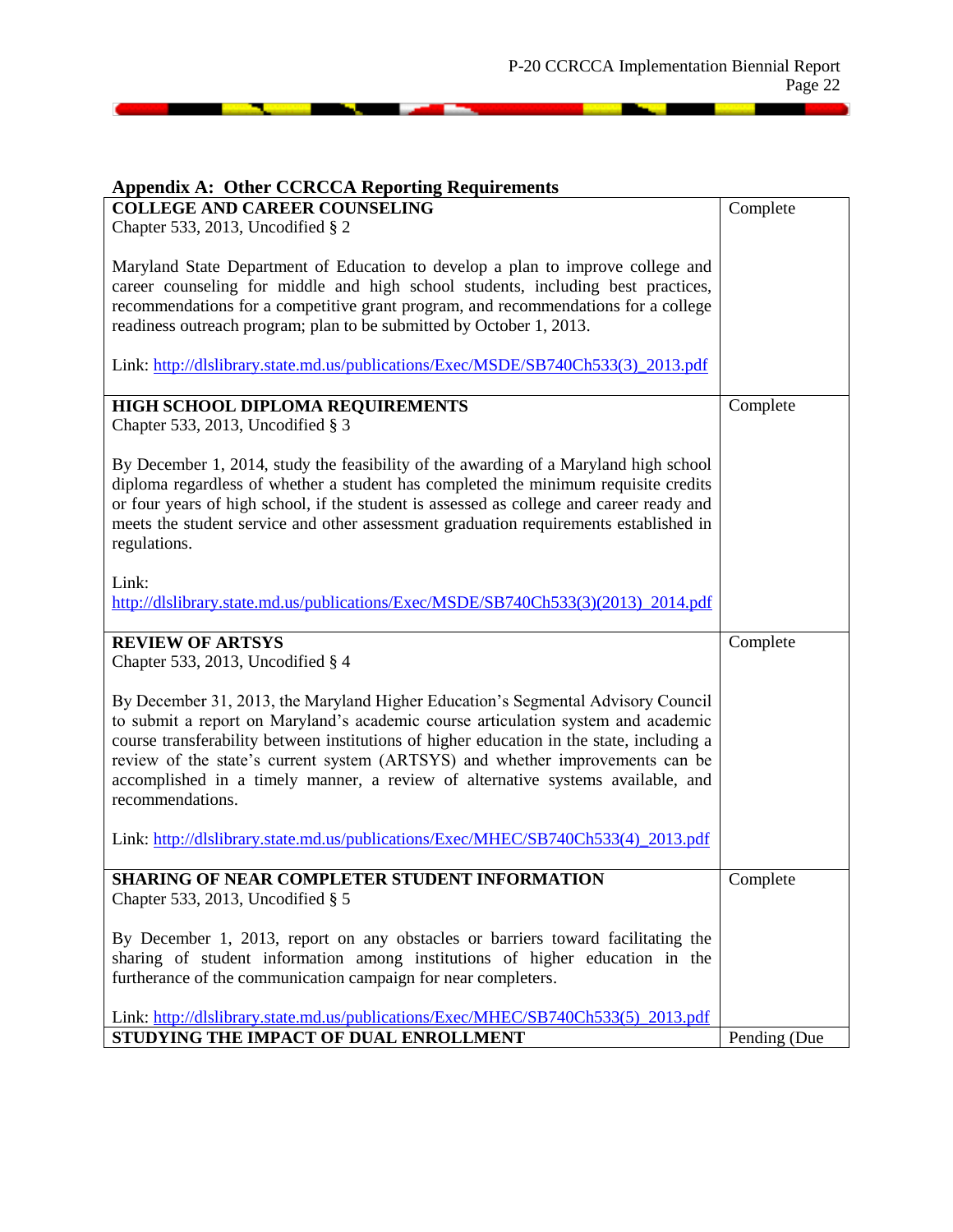and the state of the state of the state of the state of the state of the state of the state of the state of the

| Chapter 533, 2013, Uncodified $\S$ 6<br>By December 31, 2017, report on the academic, enrollment, and financial impacts of<br>being a dually enrolled student, and identify obstacles to expanded participation in dual<br>enrollment. | in $2017$ )        |
|----------------------------------------------------------------------------------------------------------------------------------------------------------------------------------------------------------------------------------------|--------------------|
| Link:                                                                                                                                                                                                                                  |                    |
| <b>COMPLETION METRICS</b>                                                                                                                                                                                                              | 2013 and 2014      |
| Chapter 533, 2013, Uncodified $\S 7$                                                                                                                                                                                                   | <b>CCA</b> Metrics |
|                                                                                                                                                                                                                                        | Submitted          |
| By December 1 of each year, the Maryland Higher Education Commission to submit                                                                                                                                                         |                    |
| de-identified data to the Department of Legislative Services that is collected from                                                                                                                                                    |                    |
| institutions of higher education and submitted to Complete College America.                                                                                                                                                            |                    |
| <b>STUDY OF TRANSITION COURSES</b>                                                                                                                                                                                                     | Complete           |
| Chapter 533, Uncodified $\S$ 8                                                                                                                                                                                                         |                    |
| Submit study examining the development, content, and implementation of transition<br>courses by December 15, 2013.                                                                                                                     |                    |
| Link: http://dlslibrary.state.md.us/publications/Exec/MSDE/SB740Ch533(8)_2013.pdf                                                                                                                                                      |                    |

<u> 1999 - John Barnett, mars et al. (</u>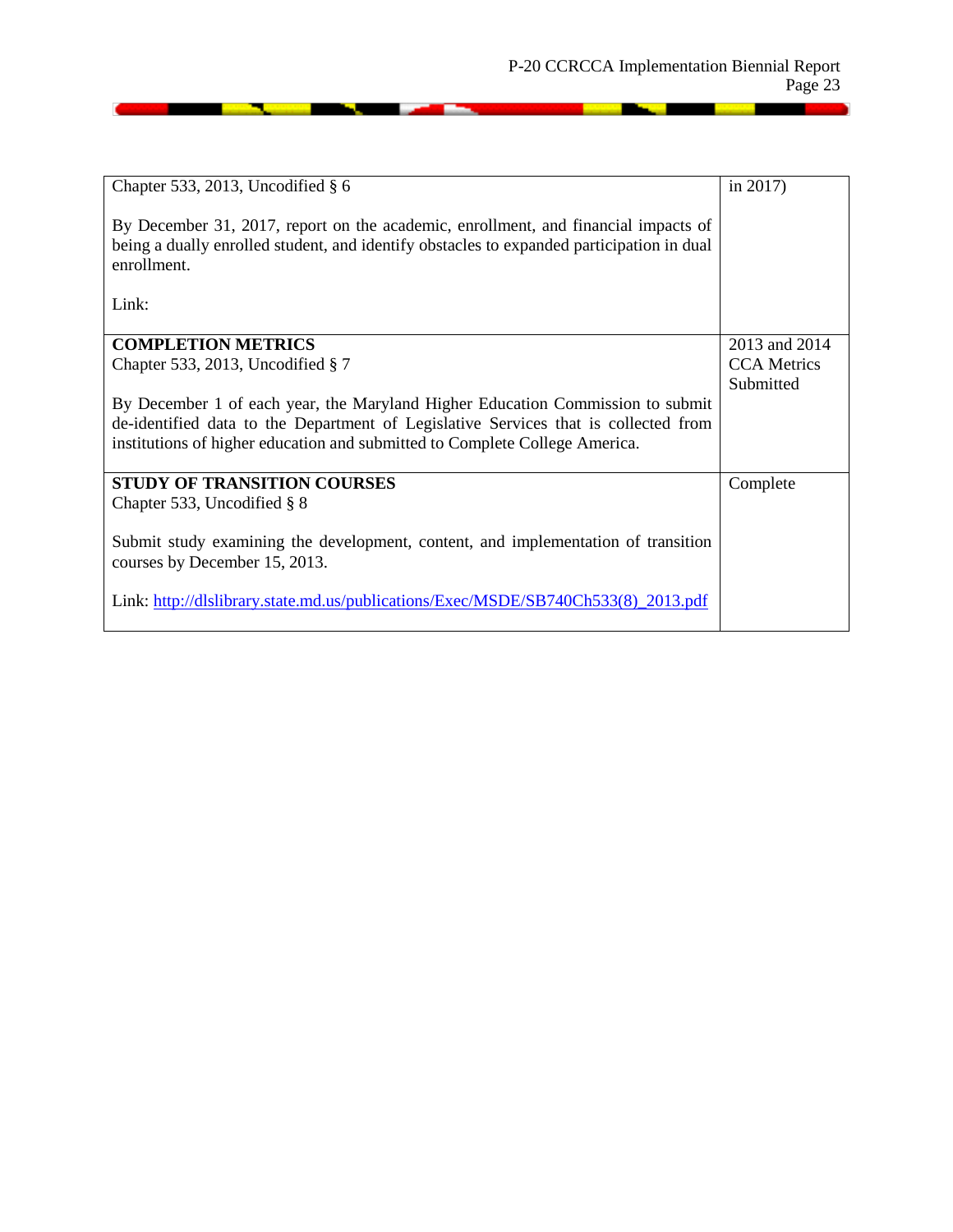#### **Appendix B: COMAR 13A.12.01**

#### **Title 13A STATE BOARD OF EDUCATION**

#### **Subtitle 04 Specific Subjects**

#### **Chapter 12 Program in Mathematics**

Authority: Education Article, §§2-205(h) and 7-205.1, Annotated Code of Maryland

#### **.01 Mathematics Instructional Programs for Grades Prekindergarten—12.**

A. Each local school system shall:

(1) Provide in public schools an instructional program in mathematics each year for all students in grades prekindergarten—8; **[**and**]**

(2) Offer in public schools a mathematics program in grades 9—12 **[**which enables students to meet graduation requirements and to select mathematics electives.**]** *or each year that a student is enrolled in high school, which enables students to meet graduation requirements and to select mathematics and mathematics-related courses that shall include:*

*(a) Mathematics Transition Course;*

*(b) Algebra II;*

*(c) Pre-Calculus;*

*(d) Discrete Mathematics,* 

*(e) Linear Algebra;*

*(f) Probability and Statistics;*

*(g) AP© Computer Science;*

*(h) AP© Calculus (A/B);*

*(i) AP© Calculus (B/C);or* 

*(j) A Computer Science course that is not AP© Computer Science if the local school system determines the course meets the mathematics standards required by this regulation; and*

*(3) Beginning with students entering grade 9 in the 2014 school year, require each of those students to enroll in a mathematics course in each year of high school they attend.*

B. Maryland Mathematics Program. The comprehensive instructional program shall provide for the diversity of student needs, abilities, and interests at the early, middle, and high school learning years. Each local school system shall include the content standards in  $\S \ -[I]F$  of this regulation in its curriculum.

C. **[**Algebra, Patterns, and Functions. Students shall demonstrate knowledge of algebra, patterns, and functions by algebraically representing, modeling, or solving mathematical or real-world problems involving patterns or functional relationships, using technology when appropriate.**]** *For prekindergarten through grade 5, students shall demonstrate knowledge of the domains: Number, Counting and Cardinality, Number Operations and the Problems They Solve, Numbers in Base Ten, Number – Fractions, Measurement and Data Analysis, and Geometry.*

D. **[**Geometry. Students shall demonstrate knowledge of geometry by applying the properties of onedimensional, two-dimensional and three-dimensional geometric figures to describe, reason, or solve problems about shape, size, position, or motion of objects, using technology when appropriate.**]** *For grades 6—8, students shall demonstrate knowledge of the domains: Ratios and Proportional Reasoning,*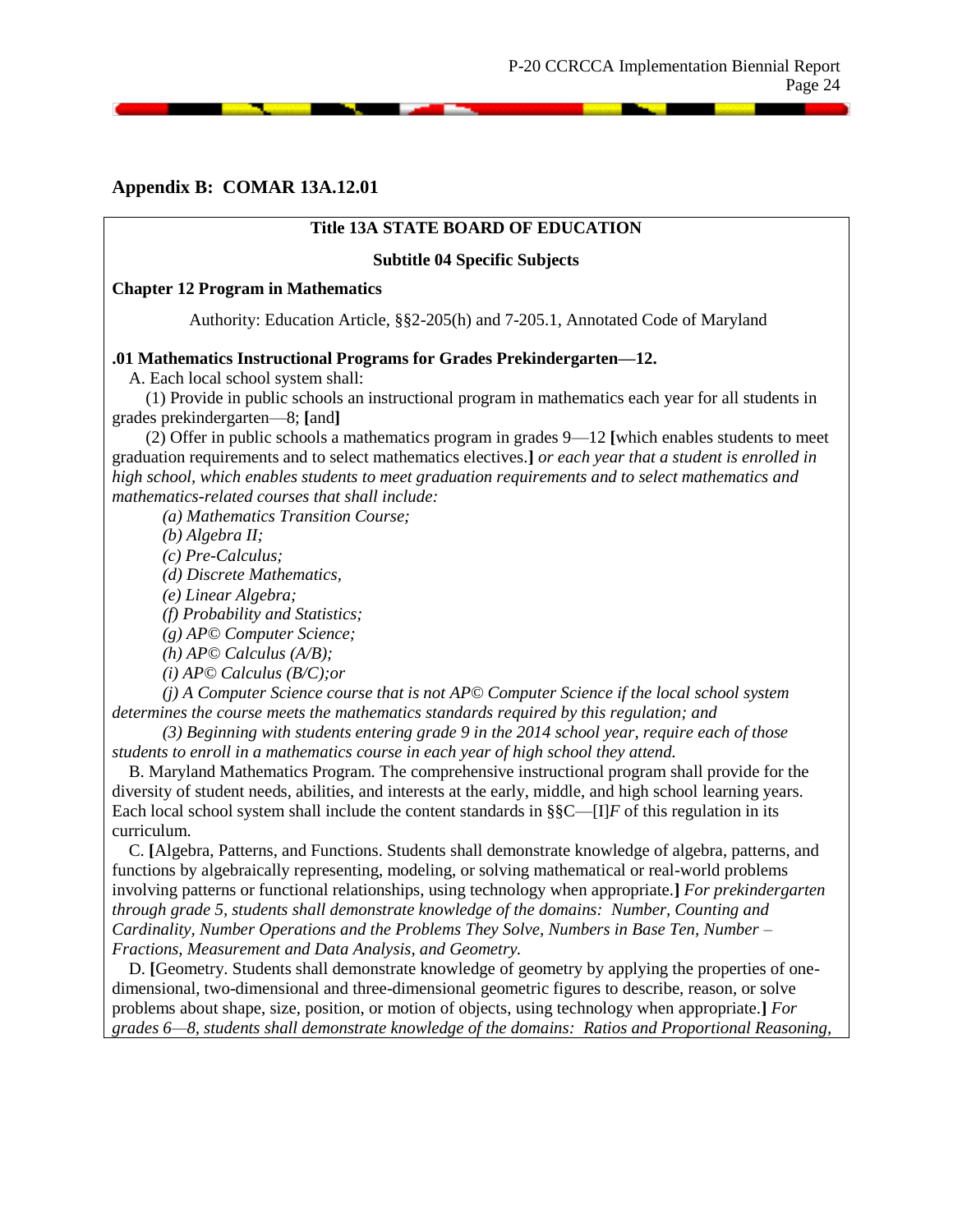*The Number System, Expressions and Equations, Functions, Geometry, and Statistics and Probability.* E.**[**Measurement. Students shall demonstrate knowledge of measurement by identifying attributes, units, or systems of measurement by applying a variety of techniques, formulas, tools, or technology.**]** *For high school students, students should demonstrate knowledge of the conceptual categories: Number and Quantity, Algebra, Functions, Geometry, and Statistics and Probability.*

**[**F. Statistics. Students shall demonstrate knowledge of statistics by collecting, organizing, displaying, analyzing, or interpreting data to make decisions or predictions, using technology when appropriate.

G. Probability. Students shall demonstrate knowledge of probability by using experimental methods or theoretical reasoning to determine probabilities to make predictions or solve problems about events whose outcomes involve random variation, using technology when appropriate.

H. Number Relationships and Computation. Students shall demonstrate knowledge of number relationships and arithmetic/computation by describing, representing, or applying numbers and shall estimate or compute using mental strategies, paper/pencil, or technology.

I. Processes of Mathematics. Students shall demonstrate knowledge of the processes of mathematics by making connections and applying reasoning to solve problems and communicate their findings.**]**

*F. Standards for Mathematical Practice. Students in prekindergarten through high school shall demonstrate knowledge of the processes and proficiencies of mathematics: make sense of problems and persevere in solving them, reason abstractly and quantitatively, construct viable arguments and critique the reasoning of others, model with mathematics, use appropriate tools strategically, attend to precision, look for and make use of structure, and look for and express regularity in repeated reasoning.*

**[**J.**]** *G.* Curriculum Documents. Consistent with Education Article, §4-110, Annotated Code of Maryland, each local school system shall provide mathematics curriculum documents for the elementary and secondary schools under its jurisdiction that:

(1) Include the content standards described in §§C—**[**I**]***F* of this regulation; and

(2) Are aligned with the **[**Voluntary State Curriculum as developed by the Maryland State Department of Education in collaboration with local school systems**]** *Maryland College- and Career-Ready Standards as developed by the Maryland State Department of Education in collaboration with local school systems and aligned to the Common Core State Standards.*

**[**K.**]** *H.* Student Participation. Each student shall have the opportunity to participate in the comprehensive mathematics program required by this chapter.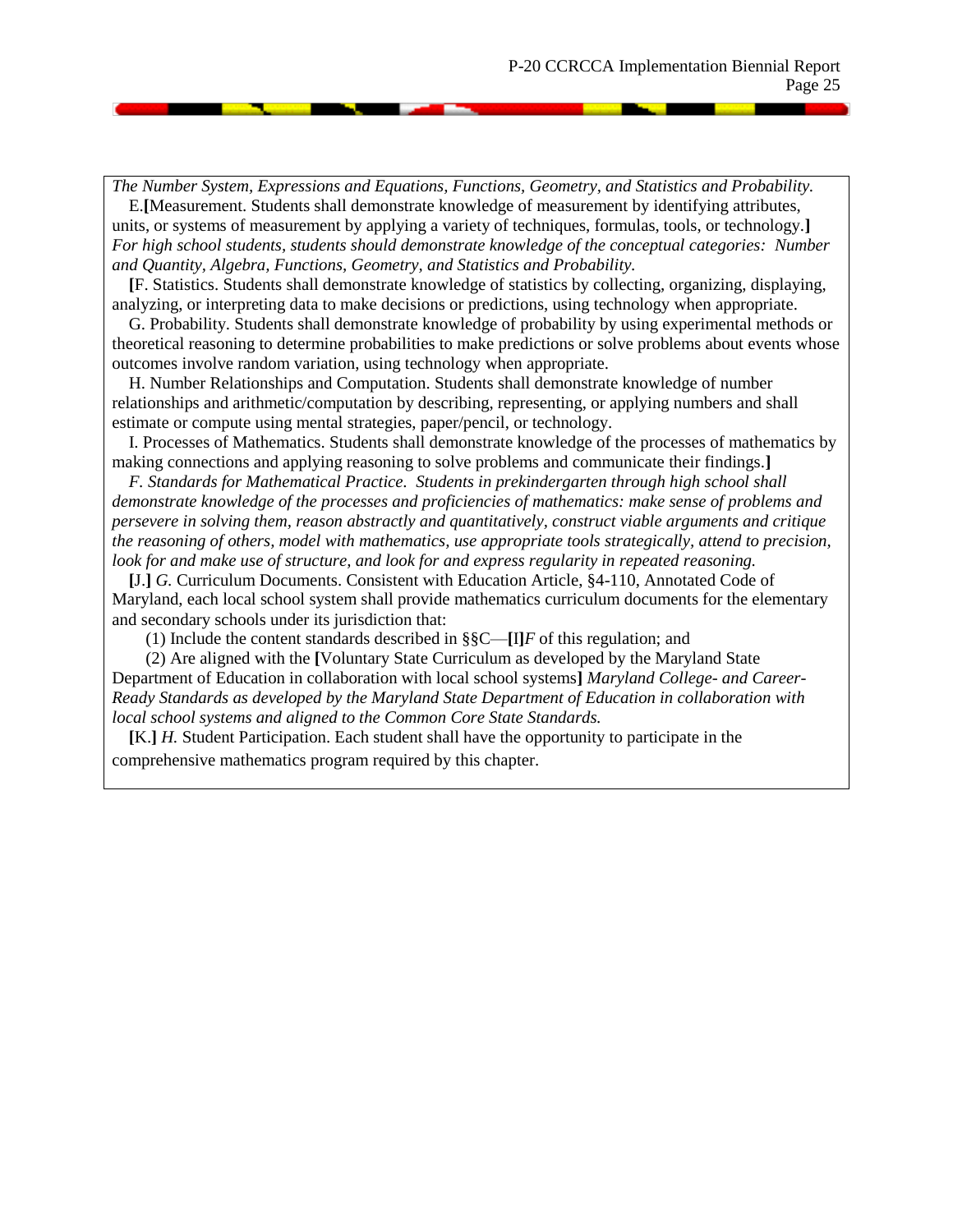**Service** and the service of the service of the service of the service of the service of the service of the service of the service of the service of the service of the service of the service of the service of the service o

# **Appendix C – Fall 2013 Dually Enrolled Students in Maryland by Geographic Origin and Institution Type**

<u> 1988 - John Barnson, Amerikaans (</u>

| <b>Geographic Location</b>   | <b>Number of</b><br><b>Dually</b><br><b>Enrolled</b><br><b>Students</b> | <b>Enrolled at a</b><br><b>Community</b><br><b>College</b> | <b>Enrolled at a</b><br><b>Public or</b><br>Independent<br><b>Four-Year</b><br><b>Institution</b> | <b>Dually Enrolled</b><br>Students as % of<br><b>Public High School</b><br><b>Students</b> |
|------------------------------|-------------------------------------------------------------------------|------------------------------------------------------------|---------------------------------------------------------------------------------------------------|--------------------------------------------------------------------------------------------|
| <b>Baltimore County</b>      | 768                                                                     | 755                                                        | $\overline{13}$                                                                                   | 2.5%                                                                                       |
| Anne Arundel County          | 759                                                                     | 758                                                        | $\mathbf{1}$                                                                                      | 3.4%                                                                                       |
| <b>Washington County</b>     | 541                                                                     | 541                                                        | $\overline{0}$                                                                                    | 8.1%                                                                                       |
| Commonwealth of Pennsylvania | 500                                                                     | 494                                                        | $\overline{6}$                                                                                    | $- - -$                                                                                    |
| <b>Montgomery County</b>     | 458                                                                     | 458                                                        | $\overline{0}$                                                                                    | 1.0%                                                                                       |
| <b>Harford County</b>        | 433                                                                     | 433                                                        | $\overline{0}$                                                                                    | $\overline{3.7\%}$                                                                         |
| <b>Frederick County</b>      | 394                                                                     | 379                                                        | $\overline{15}$                                                                                   | 3.2%                                                                                       |
| Prince George's County       | 380                                                                     | 371                                                        | $\overline{9}$                                                                                    | 1.1%                                                                                       |
| Carroll County               | 165                                                                     | 161                                                        | $\overline{4}$                                                                                    | 1.9%                                                                                       |
| <b>Howard County</b>         | 149                                                                     | $\frac{146}{2}$                                            | $\overline{3}$                                                                                    | 0.9%                                                                                       |
| <b>Baltimore City</b>        | 144                                                                     | $\overline{143}$                                           | $\mathbf{1}$                                                                                      | 0.6%                                                                                       |
| <b>Wicomico County</b>       | 134                                                                     | 129                                                        | $\overline{5}$                                                                                    | 3.4%                                                                                       |
| Cecil County                 | 118                                                                     | 118                                                        | $\overline{0}$                                                                                    | 2.5%                                                                                       |
| Saint Mary's County          | $\overline{118}$                                                        | $\overline{115}$                                           | $\overline{3}$                                                                                    | 2.3%                                                                                       |
| <b>Talbot County</b>         | 101                                                                     | 101                                                        | $\overline{0}$                                                                                    | 7.6%                                                                                       |
| <b>Allegany County</b>       | 83                                                                      | $\overline{61}$                                            | 22                                                                                                | 3.2%                                                                                       |
| <b>Calvert County</b>        | 64                                                                      | 64                                                         | $\overline{0}$                                                                                    | 1.2%                                                                                       |
| <b>Charles County</b>        | 63                                                                      | 63                                                         | $\boldsymbol{0}$                                                                                  | 0.7%                                                                                       |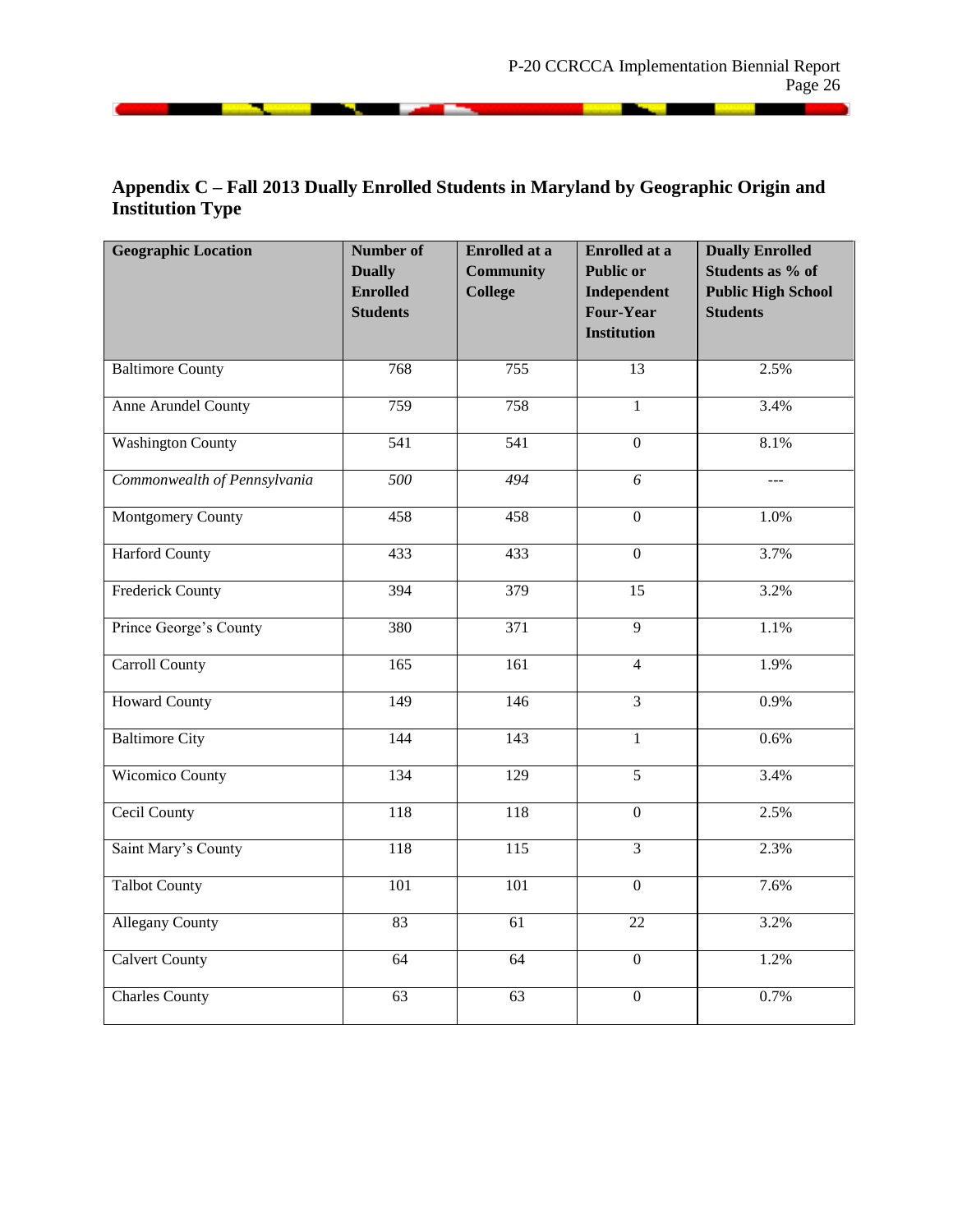and the second second second second second second second second second second second second second second second second second second second second second second second second second second second second second second seco

| <b>Geographic Location</b>                 | <b>Number of</b><br><b>Dually</b><br><b>Enrolled</b><br><b>Students</b> | <b>Enrolled</b> at a<br><b>Community</b><br><b>College</b> | <b>Enrolled</b> at a<br><b>Public or</b><br>Independent<br><b>Four-Year</b><br><b>Institution</b> | <b>Dually Enrolled</b><br>Students as % of<br><b>Public High School</b><br><b>Students</b> |
|--------------------------------------------|-------------------------------------------------------------------------|------------------------------------------------------------|---------------------------------------------------------------------------------------------------|--------------------------------------------------------------------------------------------|
| Queen Anne's County                        | 56                                                                      | 56                                                         | $\boldsymbol{0}$                                                                                  | 2.4%                                                                                       |
| Caroline County                            | 55                                                                      | 54                                                         | 1                                                                                                 | 3.7%                                                                                       |
| <b>Worcester County</b>                    | 50                                                                      | 50                                                         | $\boldsymbol{0}$                                                                                  | 2.5%                                                                                       |
| <b>Garrett County</b>                      | 33                                                                      | 33                                                         | $\mathbf{0}$                                                                                      | 2.7%                                                                                       |
| Dorchester County                          | 32                                                                      | 14                                                         | 18                                                                                                | 2.5%                                                                                       |
| Kent County                                | 26                                                                      | 18                                                         | 8                                                                                                 | 4.3%                                                                                       |
| Somerset County                            | 9                                                                       | 5                                                          | $\overline{4}$                                                                                    | 1.2%                                                                                       |
| Maryland - County Unknown                  | 5                                                                       | $\overline{4}$                                             | 1                                                                                                 | ---                                                                                        |
| All Other Locations<br>(Including Unknown) | 92                                                                      | 38                                                         | 54                                                                                                |                                                                                            |

<u> 1988 - John Barnson, Amerikaans (</u>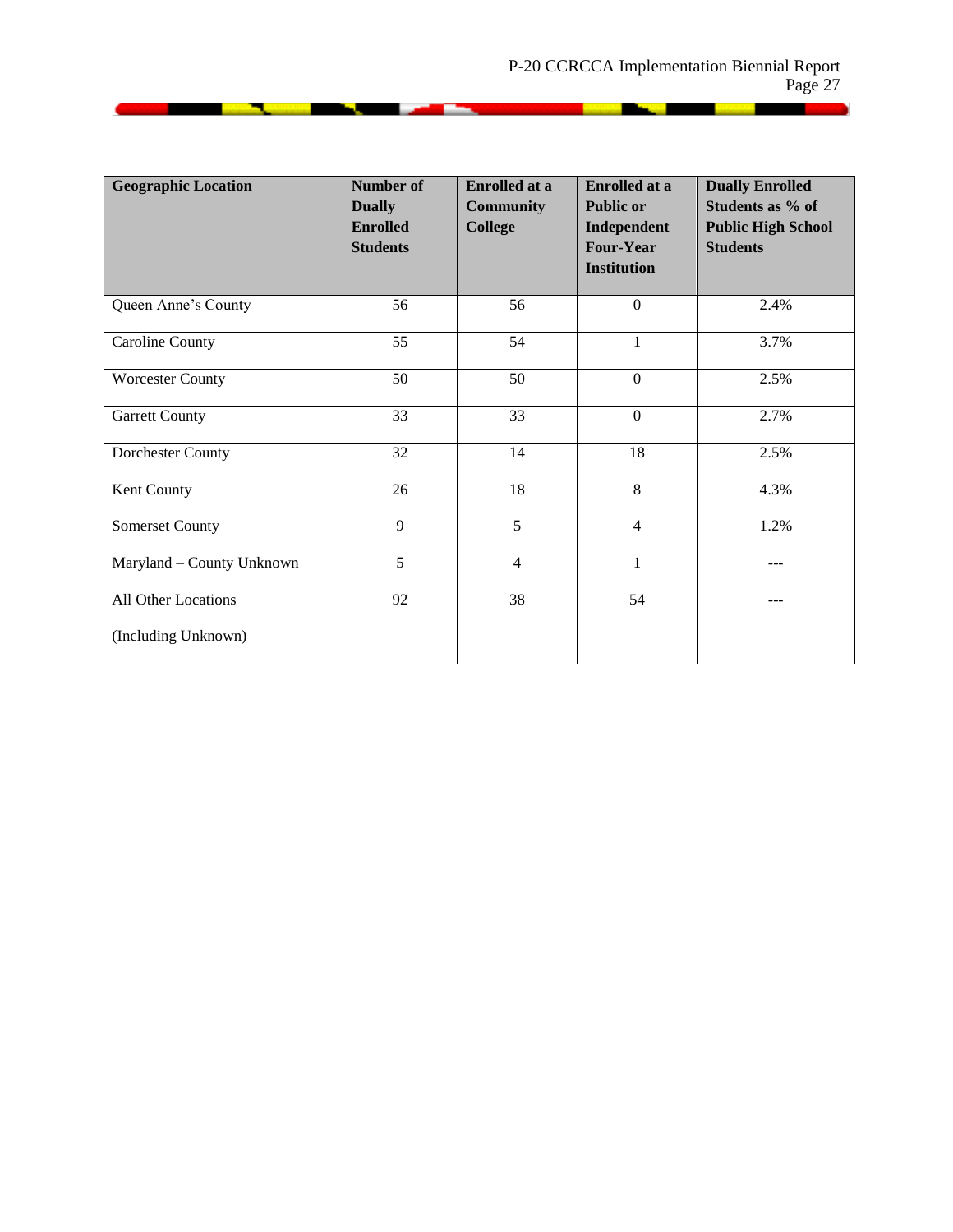

ш

#### **Appendix D – Work Plan College and Career Readiness and College Completion Act of 2013 (SB 740): Implementation Status Report Submitted by: Governor's P-20 Council**

#### **MSDE**

| <b>CCRCCA Major</b>                                                                                                | <b>Reporting Lead(s)</b>      |
|--------------------------------------------------------------------------------------------------------------------|-------------------------------|
| <b>Provisions</b>                                                                                                  |                               |
| ASSESSMENT OF COLLEGE AND CAREER READINESS (§7-205.1):                                                             | <b>MSDE</b>                   |
| Assessment of college and career readiness using acceptable college placement cut scores in English language arts, |                               |
| literacy, and mathematics, among all public school students no later than $11th$ grade                             |                               |
| <b>TRANSITION COURSES (§7-205.1):</b>                                                                              | <b>MSDE</b>                   |
| Transition courses to be developed and implemented in the $12th$ grade for public school students who have not yet |                               |
| achieved college readiness by the end of the $11th$ grade                                                          |                               |
| FOUR YEARS OF HIGH SCHOOL MATHEMATICS (§7-205.1):                                                                  | <b>MSDE</b>                   |
| Students must enroll in a mathematics course during each year the student attends high school                      |                               |
| <b>DUAL ENROLLMENT (§18-14A):</b>                                                                                  | <b>MSDE</b>                   |
| Generally: Bill establishes tuition arrangements between county boards and public institutions of higher education | (also assigned for comment to |
| County Boards: Make high school students aware of the opportunity to dually enroll                                 | MHEC, MACC, USM, Morgan,      |
| Maryland Higher Education Commission: Establish guidelines for awarding the Early College Access Grant             | and St. Mary's)               |
|                                                                                                                    |                               |

#### **MHEC**

| <b>CCRCCA Major</b>                                                                                                           | <b>Reporting Lead(s)</b> |
|-------------------------------------------------------------------------------------------------------------------------------|--------------------------|
| <b>Provisions</b>                                                                                                             |                          |
| <b>STATEWIDE TRANSFER AGREEMENT (§11-207):</b>                                                                                | <b>MHEC</b>              |
| At least 60 credits of general education, electives, and major courses toward an associate's degree at any public             |                          |
| community college in the state transferrable to any public senior higher education institution in the state for credit toward |                          |
| a bachelor's degree                                                                                                           |                          |
| <b>STATEWIDE REVERSE TRANSFER AGREEMENT (§11-207):</b>                                                                        | <b>MHEC</b>              |
| At least 30 credits that a student earns at any public senior higher education institution in the state toward a bachelor's   |                          |
| degree transferrable to any community college in the state for credit toward an associate's degree                            |                          |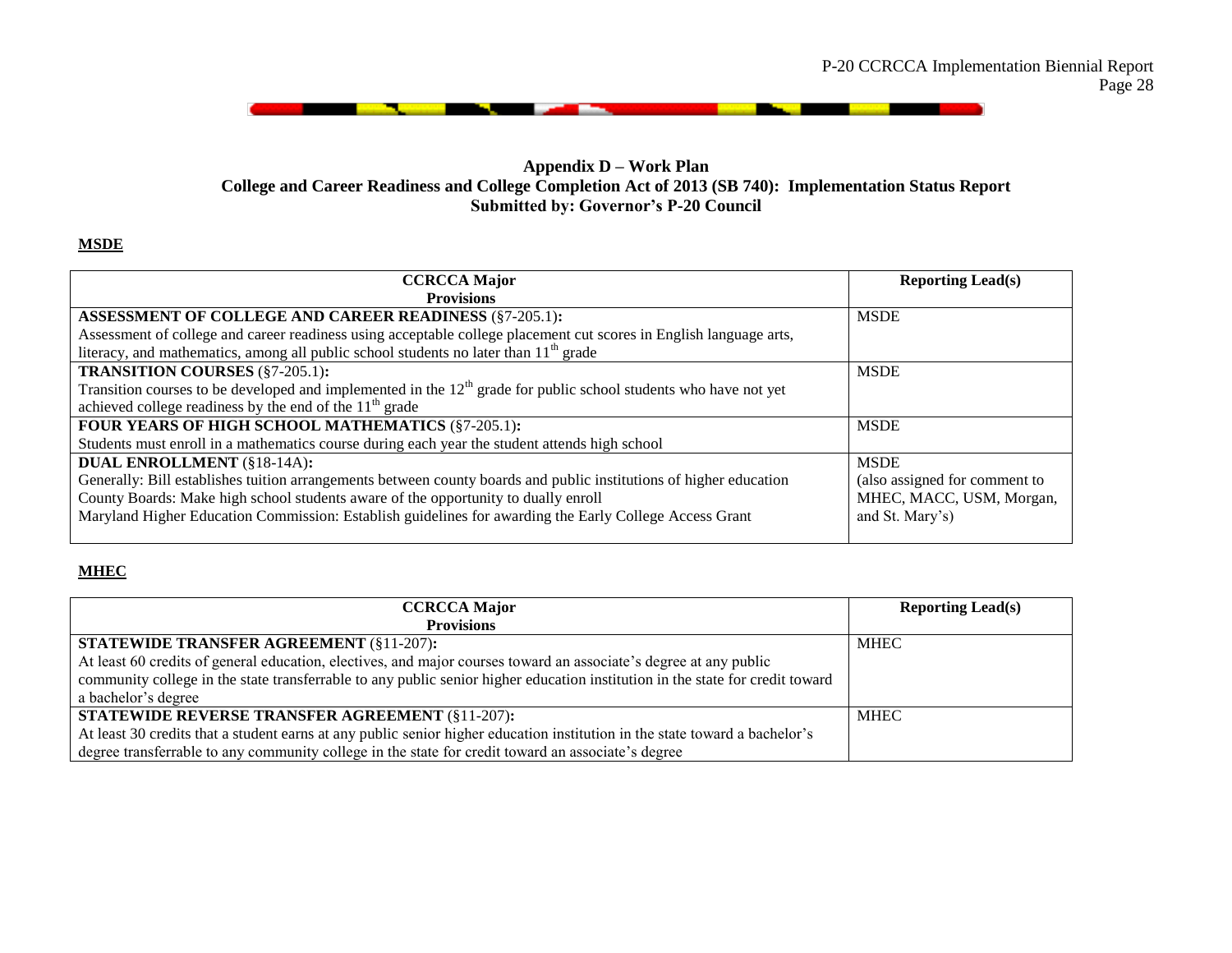**Contract Contract Contract Contract Contract Contract Contract Contract Contract Contract Contract Contract Contract Contract Contract Contract Contract Contract Contract Contract Contract Contract Contract Contract Contr** 

| <b>NEAR COMPLETERS (§11-209):</b>                                                                                              | <b>MHEC</b>                   |
|--------------------------------------------------------------------------------------------------------------------------------|-------------------------------|
| MHEC to create a statewide communication campaign to identify near completers in the state; develop and implement a            |                               |
| plan to provide incentives to near completers to re-enroll and earn a degree, and to institutions to identify and graduate     |                               |
| near completers                                                                                                                |                               |
| <b>CREDIT LIMITS FOR DEGREES (§15-117):</b>                                                                                    | <b>MHEC</b>                   |
| 120 credit hours for bachelor's degrees unless the degree is defined as a five-year program, or professional accreditation     |                               |
| or certification requirements dictate excess credits                                                                           |                               |
| 60 credit hours for associate's degrees unless the degree is defined as more than a two-year degree, or professional           |                               |
| accreditation or certification requirements dictate excess credits                                                             |                               |
| <b>DUAL ENROLLMENT (§18-14A):</b>                                                                                              | <b>MHEC</b>                   |
| Generally: Bill establishes tuition arrangements between county boards and public institutions of higher education             | (also assigned for comment to |
| County Boards: Make high school students aware of the opportunity to dually enroll                                             | MSDE, MACC, USM, Morgan,      |
| Maryland Higher Education Commission: Establish guidelines for awarding the Early College Access Grant                         | and St. Mary's)               |
| <b>INCENTIVIZING ASSOCIATE'S DEGREE COMPLETION (§11-207) and (§15-116):</b>                                                    | <b>MHEC</b>                   |
| Develop and implement incentives for students to obtain an associate's degree before enrolling in a public senior              | (also assigned for comment to |
| institution of higher education; each public senior higher education institution shall dedicate a portion of institutional aid | MACC, USM, Morgan, and St.    |
| to provide financial assistance to resident undergraduate students that transfer with an associate's degree from a             | Mary's)                       |
| community college in the state                                                                                                 |                               |

<u> 1990 - Angele Barbara, mangang mga kalendari ng mga kalendari ng mga kalendari ng mga kalendari ng mga kalendari ng mga kalendari ng mga kalendari ng mga kalendari ng mga kalendari ng mga kalendari ng mga kalendari ng mg</u>

#### **Information Needed from Higher Education Segments**

| <b>CCRCCA Major</b>                                                                                                         | <b>Reporting Lead(s)</b> |
|-----------------------------------------------------------------------------------------------------------------------------|--------------------------|
| <b>Provisions</b>                                                                                                           |                          |
| DEGREE PLANS $(\S 15-114)$ :                                                                                                | <b>MACC</b>              |
| Statement of the course of study requirements that an undergraduate student must complete in order to graduate              | <b>USM</b>               |
| Community colleges: degree-seeking students must file a degree plan upon entry                                              | Morgan                   |
| Public senior higher education institutions: students must file a degree plan no later than the completion of 45 credits;   | St. Mary's               |
| transfer students who enter with at least 45 credits must file a plan during the first semester of enrollment               |                          |
| <b>DEGREE PATHWAYS (§15-115):</b>                                                                                           | <b>MACC</b>              |
| Develop pathway systems that establish graduation progress benchmarks for each academic major and for the general           | <b>USM</b>               |
| education program for students who have not declared a major; must include benchmarks specifying credit and course          | Morgan                   |
| criteria that indicate satisfactory progress toward a degree; students to take credit-bearing Math or English course within | St. Mary's               |
| first 24 credits of enrollment; student to take developmental and credit-bearing courses either concurrently or directly    |                          |
| following each other                                                                                                        |                          |